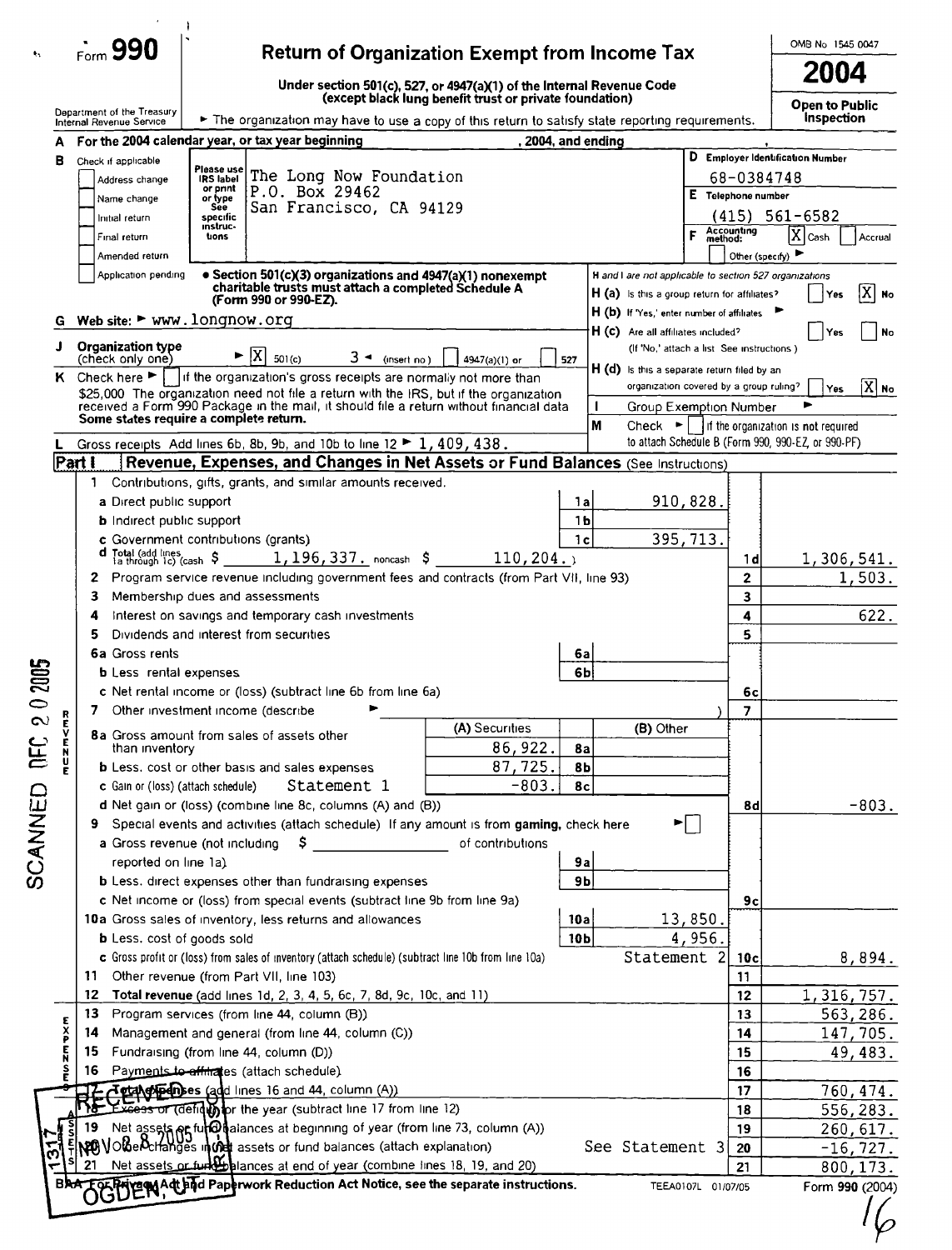#### Form 990 (2004)

 $\overline{\mathbf{r}}$ 

(2004) The Long Now Foundation 68-0384748<br>Statement of Functional Expenses All organizations must complete column (A) Columns (B), (C), and (D) are<br>required for section 501(c)(3) and (4) organizations and section 4947(a)(1 Part II

|            | Do not include amounts reported on line<br>6b, 8b, 9b, 10b, or 16 of Part I.                                                                                                                                                  |                 | (A) Total                                              | (B) Program<br>services    | (C) Management<br>and general                   | (D) Fundraising                                                                                                  |
|------------|-------------------------------------------------------------------------------------------------------------------------------------------------------------------------------------------------------------------------------|-----------------|--------------------------------------------------------|----------------------------|-------------------------------------------------|------------------------------------------------------------------------------------------------------------------|
|            | 22 Grants and allocations (att sch)                                                                                                                                                                                           |                 |                                                        |                            |                                                 |                                                                                                                  |
|            | s<br>(cash                                                                                                                                                                                                                    |                 |                                                        |                            |                                                 |                                                                                                                  |
| 23         | non-cash<br>Specific assistance to individuals (att sch)                                                                                                                                                                      | 22<br>23        |                                                        |                            |                                                 |                                                                                                                  |
| 24         | Benefits paid to or for members (att sch)                                                                                                                                                                                     | 24              |                                                        |                            |                                                 |                                                                                                                  |
| 25         | Compensation of officers, directors, etc.                                                                                                                                                                                     | 25              | 92,987.                                                | $\overline{30, 358}$ .     | 36,608.                                         | 26,021.                                                                                                          |
| 26         | Other salaries and wages                                                                                                                                                                                                      | 26              | $\overline{257,022}$ .                                 | 206, 120.                  | 38,444.                                         | 12,458.                                                                                                          |
| 27         | Pension plan contributions                                                                                                                                                                                                    | 27              |                                                        |                            |                                                 |                                                                                                                  |
| 28         | Other employee benefits.                                                                                                                                                                                                      | 28              | 17,642.                                                | 11,919.                    | 3,783.                                          | 1,940.                                                                                                           |
| 29         | Payroll taxes                                                                                                                                                                                                                 | 29              | 29,084.                                                | 19,651.                    | 6,236.                                          | 3, 197.                                                                                                          |
| 30         | Professional fundraising fees                                                                                                                                                                                                 | 30              |                                                        |                            |                                                 |                                                                                                                  |
| 31         | Accounting fees                                                                                                                                                                                                               | 31              | 2,920.                                                 |                            | 2,920.                                          |                                                                                                                  |
| 32         | Legal fees                                                                                                                                                                                                                    | 32              | 5,120.                                                 | 5, 120.                    |                                                 |                                                                                                                  |
| 33         | <b>Supplies</b>                                                                                                                                                                                                               | 33              | 27,576.                                                | 26,180.                    | 1,396.                                          |                                                                                                                  |
| 34         | Telephone                                                                                                                                                                                                                     | 34              | 1,915.                                                 |                            | 1,915.                                          |                                                                                                                  |
| 35         | Postage and shipping                                                                                                                                                                                                          | 35              | 1,891.                                                 | 1,304.                     | 577.                                            | 10.                                                                                                              |
| 36         | Occupancy                                                                                                                                                                                                                     | 36              | 50,665.                                                | 34, 231.                   | 10,864.                                         | $\overline{5,570}$ .                                                                                             |
| 37         | Equipment rental and maintenance                                                                                                                                                                                              | 37              |                                                        |                            |                                                 |                                                                                                                  |
| 38         | Printing and publications                                                                                                                                                                                                     | 38              | 1,198.                                                 | 1,053.                     | 145.                                            |                                                                                                                  |
| 39         | Travel                                                                                                                                                                                                                        | 39              | 7,180.                                                 | 6,998.<br>5,456.           | 182.                                            |                                                                                                                  |
| 40         | Conferences, conventions, and meetings                                                                                                                                                                                        | 40              | 5,956.                                                 |                            | 500.                                            |                                                                                                                  |
| 41         | Interest                                                                                                                                                                                                                      | 41              | 89.                                                    |                            | 89.                                             |                                                                                                                  |
| 42         | Depreciation, depletion, etc (attach schedule)                                                                                                                                                                                | 42              |                                                        |                            |                                                 |                                                                                                                  |
| 43         | Other expenses not covered above (itemize)                                                                                                                                                                                    |                 |                                                        |                            |                                                 |                                                                                                                  |
|            | aSee Statement 4                                                                                                                                                                                                              | 43 a<br>43b     | 259,229.                                               | 214,896.                   | 44,046.                                         | 287.                                                                                                             |
|            | b<br>------------------                                                                                                                                                                                                       | 43c             |                                                        |                            |                                                 |                                                                                                                  |
| c          |                                                                                                                                                                                                                               | 43 <sub>d</sub> |                                                        |                            |                                                 |                                                                                                                  |
| d<br>е     |                                                                                                                                                                                                                               | 43 <sub>e</sub> |                                                        |                            |                                                 |                                                                                                                  |
| 44         | Total functional expenses (add lines 22 - 43)                                                                                                                                                                                 |                 |                                                        |                            |                                                 |                                                                                                                  |
|            | Organizations completing columns $(B) \cdot (D)$ ,<br>carry these totals to lines $13 \cdot 15$                                                                                                                               | 44              | 760,474.                                               | 563, 286.                  | 147,705.                                        | 49,483.                                                                                                          |
|            | <b>Joint Costs.</b> Check $\blacktriangleright$   if you are following SOP 98-2.                                                                                                                                              |                 |                                                        |                            |                                                 |                                                                                                                  |
|            | Are any joint costs from a combined educational campaign and fundraising solicitation reported in (B) Program services?                                                                                                       |                 |                                                        |                            |                                                 | $ \overline{X} $ No<br>$\blacktriangleright$   Yes                                                               |
|            | If 'Yes,' enter (i) the aggregate amount of these joint costs                                                                                                                                                                 |                 | \$                                                     |                            | ; (ii) the amount allocated to Program services |                                                                                                                  |
| \$         |                                                                                                                                                                                                                               |                 | , (iii) the amount allocated to Management and general |                            | and (iv) the amount allocated                   |                                                                                                                  |
|            | \$<br>to Fundraising                                                                                                                                                                                                          |                 |                                                        |                            |                                                 |                                                                                                                  |
|            | Part III Statement of Program Service Accomplishments                                                                                                                                                                         |                 |                                                        |                            |                                                 |                                                                                                                  |
|            | What is the organization's primary exempt purpose? $\blacktriangleright$                                                                                                                                                      |                 | See Statement 5                                        |                            |                                                 | <b>Program Service Expenses</b>                                                                                  |
|            | All organizations must describe their exempt purpose achievements in a clear and concise manner. State the number of clients served, publications issued, etc. Discuss achievements that are not measurable. (Section 501(c)( |                 |                                                        |                            |                                                 | (Required for $501 \cdot (c)(3)$ and (4) organizations and $4947 \cdot (a)(1)$ trusts, but optional for others ) |
|            |                                                                                                                                                                                                                               |                 |                                                        |                            |                                                 |                                                                                                                  |
|            | a See Statement 6                                                                                                                                                                                                             |                 |                                                        |                            |                                                 |                                                                                                                  |
|            |                                                                                                                                                                                                                               |                 |                                                        |                            |                                                 |                                                                                                                  |
|            |                                                                                                                                                                                                                               |                 |                                                        |                            |                                                 |                                                                                                                  |
|            |                                                                                                                                                                                                                               |                 |                                                        | (Grants and allocations \$ |                                                 | 563,286.                                                                                                         |
|            |                                                                                                                                                                                                                               |                 |                                                        |                            |                                                 |                                                                                                                  |
|            |                                                                                                                                                                                                                               |                 |                                                        |                            |                                                 |                                                                                                                  |
|            |                                                                                                                                                                                                                               |                 |                                                        |                            |                                                 |                                                                                                                  |
|            |                                                                                                                                                                                                                               |                 |                                                        | (Grants and allocations \$ |                                                 |                                                                                                                  |
| с          |                                                                                                                                                                                                                               |                 |                                                        |                            |                                                 |                                                                                                                  |
|            |                                                                                                                                                                                                                               |                 |                                                        |                            |                                                 |                                                                                                                  |
|            |                                                                                                                                                                                                                               |                 |                                                        |                            |                                                 |                                                                                                                  |
|            |                                                                                                                                                                                                                               |                 |                                                        | (Grants and allocations \$ |                                                 |                                                                                                                  |
| d          |                                                                                                                                                                                                                               |                 |                                                        |                            |                                                 |                                                                                                                  |
|            |                                                                                                                                                                                                                               |                 |                                                        |                            |                                                 |                                                                                                                  |
|            |                                                                                                                                                                                                                               |                 |                                                        |                            |                                                 |                                                                                                                  |
|            |                                                                                                                                                                                                                               |                 |                                                        | (Grants and allocations S  |                                                 |                                                                                                                  |
|            |                                                                                                                                                                                                                               |                 |                                                        |                            |                                                 |                                                                                                                  |
|            | e Other program services                                                                                                                                                                                                      |                 |                                                        | (Grants and allocations \$ |                                                 |                                                                                                                  |
| <b>BAA</b> | f Total of Program Service Expenses (should equal line 44, column (B), Program services)                                                                                                                                      |                 | TEEA0102L 01/07/05                                     |                            | ь                                               | 563,286.<br>Form 990 (2004)                                                                                      |

Page 2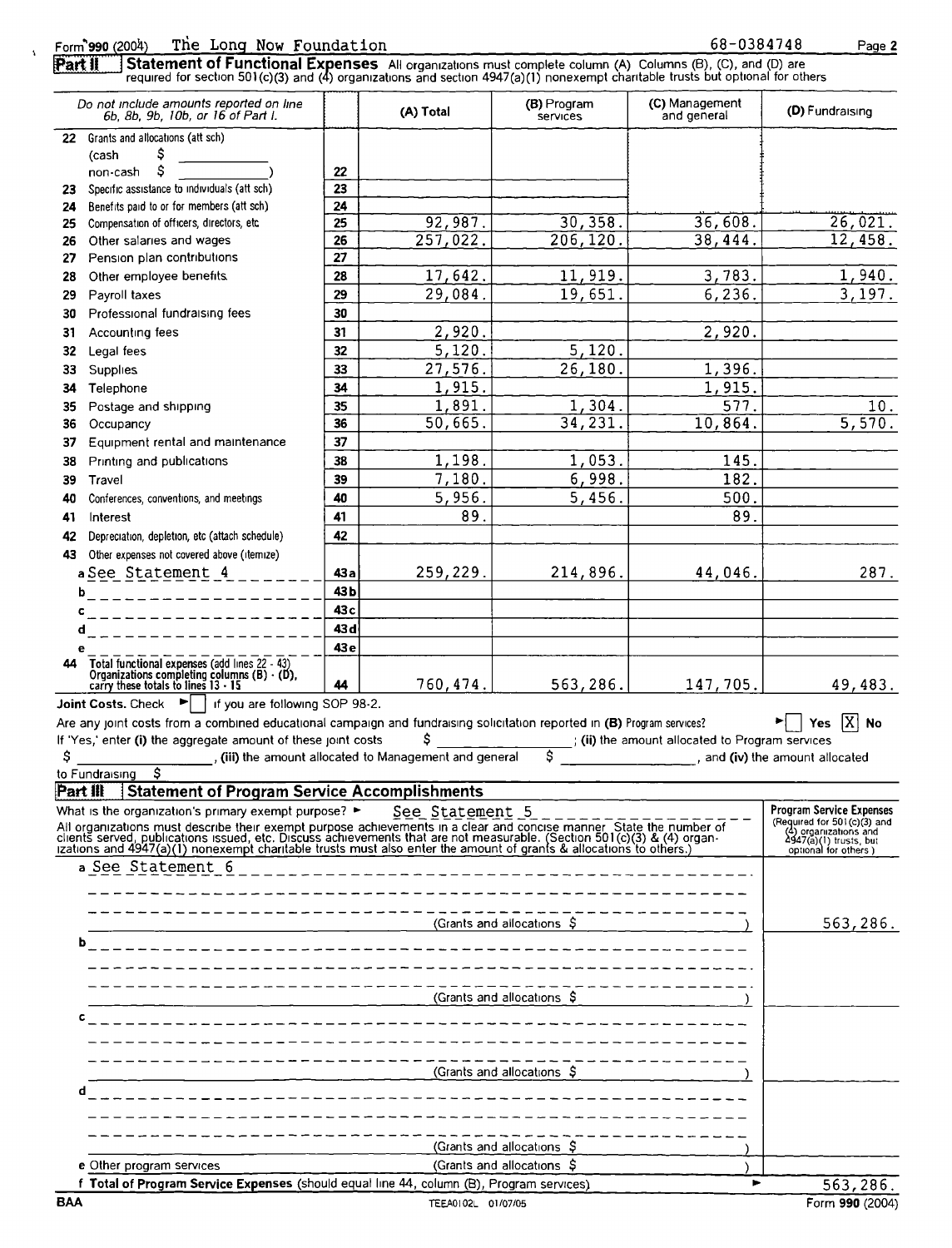#### Part IV **Balance Sheets** (See Instructions)

 $\ddot{\phantom{0}}$ 

 $\mathbf{r}$ 

 $\ddot{\phantom{0}}$ 

 $\mathbf{r}$ 

| Note:            |     | Where required, attached schedules and amounts within the description<br>column should be for end-of-year amounts only                               | (A)<br>Beginning of year |                                                            | (B)<br>End of year |                 |           |
|------------------|-----|------------------------------------------------------------------------------------------------------------------------------------------------------|--------------------------|------------------------------------------------------------|--------------------|-----------------|-----------|
|                  | 45  | Cash - non-interest-bearing                                                                                                                          |                          |                                                            | $1,001$ .          | 45              |           |
|                  | 46  | Savings and temporary cash investments                                                                                                               |                          |                                                            | 119,358.           | 46              | 623,837.  |
|                  |     | 47 a Accounts receivable                                                                                                                             | 47 a                     | 9,744.                                                     |                    |                 |           |
|                  |     | <b>b</b> Less allowance for doubtful accounts                                                                                                        | 47 b                     |                                                            | 7,699.             | 47 <sub>c</sub> | 9,744.    |
|                  |     |                                                                                                                                                      |                          |                                                            |                    |                 |           |
|                  |     | 48 a Pledges receivable                                                                                                                              | 48 a                     |                                                            |                    |                 |           |
|                  |     | <b>b</b> Less allowance for doubtful accounts                                                                                                        | 48 bl                    |                                                            |                    | 48 c            |           |
|                  | 49  | Grants receivable                                                                                                                                    |                          |                                                            |                    | 49              |           |
| <b>ASSETS</b>    | 50  | Receivables from officers, directors, trustees, and key<br>employees (attach schedule)                                                               |                          |                                                            |                    | 50              |           |
|                  |     | 51 a Other notes & loans receivable (attach sch)                                                                                                     | 51 al                    |                                                            |                    |                 |           |
|                  |     | <b>b</b> Less, allowance for doubtful accounts.                                                                                                      | 51 <sub>b</sub>          |                                                            |                    | 51 c            |           |
|                  |     | 52 Inventories for sale or use                                                                                                                       |                          |                                                            |                    | 52              |           |
|                  |     | 53 Prepaid expenses and deferred charges                                                                                                             |                          |                                                            |                    | 53              |           |
|                  | 54  | Investments $-$ securities (attach schedule) See St 7                                                                                                |                          | $Cost  X $<br>$\blacktriangleright$ $\vdash$<br><b>FMV</b> |                    | 54              | 22,380.   |
|                  |     | 55a Investments - land, buildings, & equipment, basis                                                                                                | 55a                      |                                                            |                    |                 |           |
|                  |     | <b>b</b> Less accumulated depreciation<br>(attach schedule)                                                                                          | 55b                      |                                                            |                    | 55с             |           |
|                  | 56. | Investments - other (attach schedule)                                                                                                                |                          |                                                            |                    | 56              |           |
|                  |     | 57 a Land, buildings, and equipment basis                                                                                                            | 57a                      | 135,800.                                                   |                    |                 |           |
|                  |     | <b>b</b> Less, accumulated depreciation<br>Statement 8<br>(attach schedule)                                                                          | 57 <sub>b</sub>          |                                                            | 135,800.           | 57c             | 135,800.  |
|                  | 58. | Other assets (describe > See Statement 9                                                                                                             |                          |                                                            |                    | 58              | 25,000.   |
|                  | 59  | Total assets (add lines 45 through 58) (must equal line 74)                                                                                          |                          |                                                            | 263,858            | 59              | 816,761.  |
|                  | 60  | Accounts payable and accrued expenses.                                                                                                               |                          |                                                            |                    | 60              | 16,588.   |
|                  | 61  | Grants payable                                                                                                                                       |                          |                                                            |                    | 61              |           |
| L- AB - L-       | 62  | Deferred revenue                                                                                                                                     |                          |                                                            |                    | 62              |           |
|                  | 63  | Loans from officers, directors, trustees, and key employees (attach schedule)                                                                        |                          |                                                            |                    | 63              |           |
| τ                |     | 64a Tax-exempt bond liabilities (attach schedule)                                                                                                    |                          |                                                            |                    | 64 a            |           |
|                  |     | <b>b</b> Mortgages and other notes payable (attach schedule)                                                                                         |                          |                                                            |                    | 64b             |           |
| E<br>S           |     | 65 Other liabilities (describe ►                                                                                                                     |                          |                                                            | 3,241              | 65              |           |
|                  | 66  | Total liabilities (add lines 60 through 65)                                                                                                          |                          |                                                            | 3,241              | 66              | 16,588.   |
|                  |     | Organizations that follow SFAS 117, check here ►                                                                                                     |                          | X and complete lines 67                                    |                    |                 |           |
| ŗ                |     | through 69 and lines 73 and 74.                                                                                                                      |                          |                                                            |                    |                 |           |
|                  | 67  | Unrestricted                                                                                                                                         |                          |                                                            | 260, 617.          | 67              | 800, 173. |
| <b>Asser</b>     | 68  | Temporarily restricted                                                                                                                               |                          |                                                            |                    | 68              |           |
|                  | 69  | Permanently restricted                                                                                                                               |                          |                                                            |                    | 69              |           |
| $\mathbf{g}$     |     | Organizations that do not follow SFAS 117, check here ►                                                                                              |                          | and complete lines                                         |                    |                 |           |
|                  |     | 70 through 74                                                                                                                                        |                          |                                                            |                    |                 |           |
| <b>P320</b>      | 70  | Capital stock, trust principal, or current funds                                                                                                     |                          |                                                            |                    | 70              |           |
|                  | 71  | Paid-in or capital surplus, or land, building, and equipment fund                                                                                    |                          |                                                            |                    | 71              |           |
|                  | 72  | Retained earnings, endowment, accumulated income, or other funds.                                                                                    |                          |                                                            |                    | 72              |           |
| <b>SEARCHING</b> | 73  | Total net assets or fund balances (add lines 67 through 69 or lines 70 through<br>72, column (A) must equal line 19, column (B) must equal line 21). |                          |                                                            | 260,617            | 73              | 800, 173. |
|                  | 74  | Total liabilities and net assets/fund balances (add lines 66 and 73)                                                                                 |                          |                                                            | 263,858            | 74              | 816,761.  |

Form 990 is available for public inspection and, for some people, serves as the primary or sole source of information about a particular organization. How the public perceives an organization in such cases may be determined by the information presented on its return. Therefore,<br>please make sure the return is complete and accurate and fully describes, in Par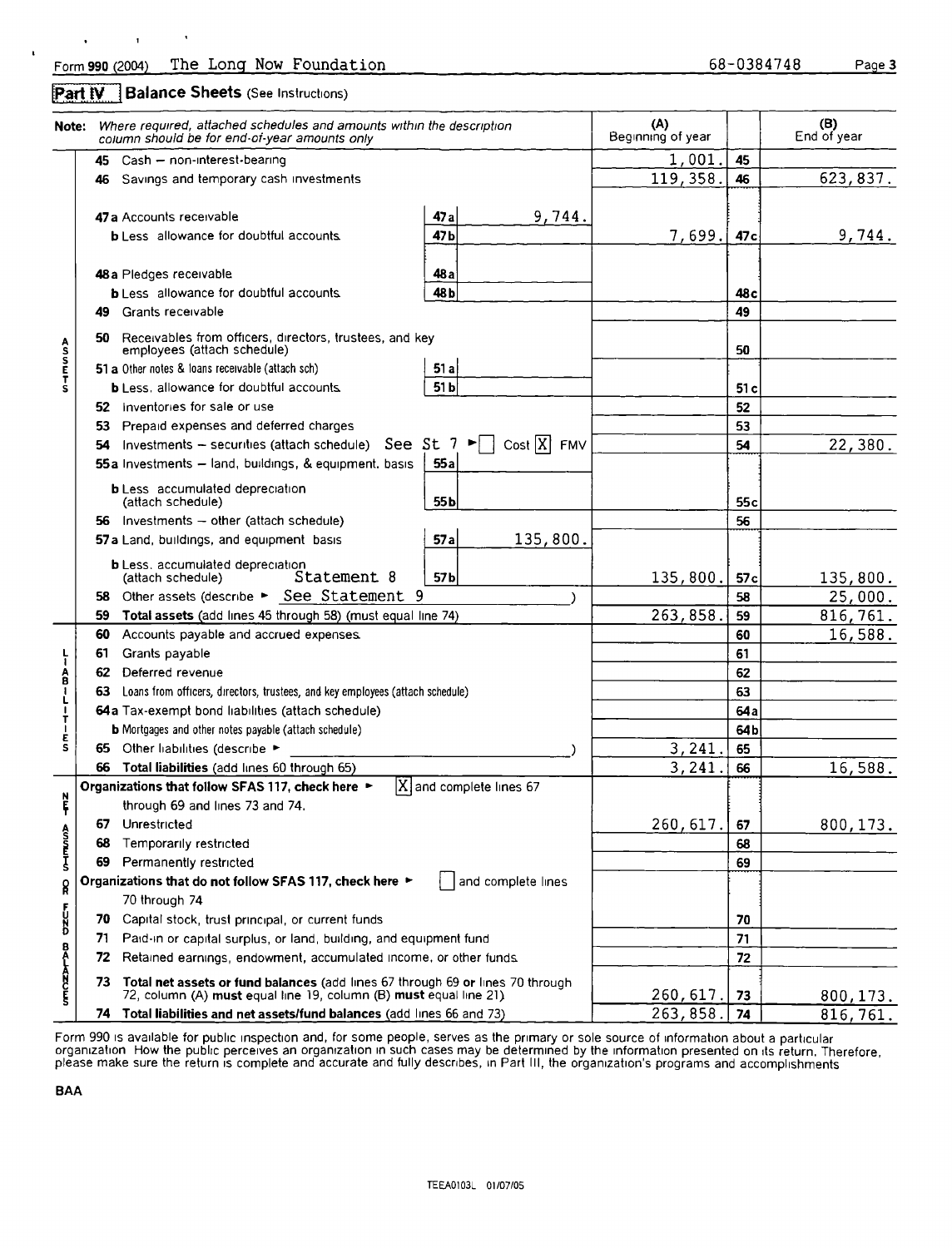|  | Form 990 (2004) The Long Now Foundation | 68-0384748 | Page 4 |
|--|-----------------------------------------|------------|--------|

| ıΩ<br>- 2 | c |  |
|-----------|---|--|
|           |   |  |

| a<br>ь        | Total revenue, gains, and other support                                                                            |   | per Return (See instructions.)                                 |   | per Return                                                            | <b>Financial Statements with Expenses</b>                                      |              |                                                |
|---------------|--------------------------------------------------------------------------------------------------------------------|---|----------------------------------------------------------------|---|-----------------------------------------------------------------------|--------------------------------------------------------------------------------|--------------|------------------------------------------------|
|               | per audited financial statements                                                                                   | ▶ | N/A<br>a                                                       | a | Total expenses and losses per audited<br>financial statements         |                                                                                | $\mathbf{a}$ | N/A                                            |
|               | Amounts included on line a but<br>not on line 12, Form 990.                                                        |   |                                                                | ь | Amounts included on line a but not<br>on line 17, Form 990            |                                                                                |              |                                                |
|               | (1) Net unrealized<br>gains on<br>\$<br>investments                                                                |   |                                                                |   | (1) Donated serv-<br>ices and use<br>S.<br>of facilities.             |                                                                                |              |                                                |
|               | (2) Donated serv-<br>ices and use<br>of facilities                                                                 |   |                                                                |   | (2) Prior year adjust-<br>ments reported on<br>line 20, Form 990      |                                                                                |              |                                                |
|               | (3) Recoveries of prior<br>year grants                                                                             |   |                                                                |   | (3) Losses reported on<br>line 20, Form 990                           |                                                                                |              |                                                |
|               | (4) Other (specify)                                                                                                |   |                                                                |   | (4) Other (specify)                                                   |                                                                                |              |                                                |
|               | Ŝ                                                                                                                  |   |                                                                |   | S                                                                     |                                                                                |              |                                                |
|               | Add amounts on lines (1) through (4)                                                                               |   | b                                                              |   | Add amounts on lines (1) through (4)                                  |                                                                                | b            |                                                |
| c             | Line a minus line <b>b</b>                                                                                         |   | c                                                              | c | Line a minus line <b>b</b>                                            |                                                                                | c            |                                                |
| d             | Amounts included on line 12,<br>Form 990 but not on line a:                                                        |   |                                                                | đ | Amounts included on line 17,<br>Form 990 but not on line a:           |                                                                                |              |                                                |
|               | (1) Investment expenses<br>not included on line<br>s<br>6b. Form 990                                               |   |                                                                |   | (1) Investment expenses<br>not included on line<br>6b, Form 990<br>S. |                                                                                |              |                                                |
|               | (2) Other (specify).                                                                                               |   |                                                                |   | (2) Other (specify)                                                   |                                                                                |              |                                                |
|               |                                                                                                                    |   |                                                                |   |                                                                       |                                                                                |              |                                                |
|               | Add amounts on lines (1) and (2)                                                                                   | ► | d                                                              |   | Add amounts on lines (1) and (2)                                      |                                                                                | d            |                                                |
| е             | Total revenue per line 12, Form<br>990 (line c plus line d)                                                        | ► | e                                                              | е | Total expenses per line 17, Form<br>990 (line c plus line d)          | ►                                                                              | е            |                                                |
| <b>Part V</b> | List of Officers, Directors, Trustees, and Key Employees (List each one even if not compensated, see instructions) |   |                                                                |   |                                                                       |                                                                                |              |                                                |
|               | (A) Name and address                                                                                               |   | (B) Title and average hours<br>per week devoted<br>to position |   | (C) Compensation<br>(if not paid,<br>enter $-0$ - $)$                 | (D) Contributions to<br>employee benefit<br>plans and deferred<br>compensation |              | (E) Expense<br>account and other<br>allowances |
|               | See Statement 10<br>---------                                                                                      |   |                                                                |   |                                                                       |                                                                                |              |                                                |
|               |                                                                                                                    |   |                                                                |   | 92,987.                                                               | 5,960.                                                                         |              | $0_{\cdot}$                                    |
|               |                                                                                                                    |   |                                                                |   |                                                                       |                                                                                |              |                                                |
|               |                                                                                                                    |   |                                                                |   |                                                                       |                                                                                |              |                                                |
|               |                                                                                                                    |   |                                                                |   |                                                                       |                                                                                |              |                                                |
|               |                                                                                                                    |   |                                                                |   |                                                                       |                                                                                |              |                                                |
|               |                                                                                                                    |   |                                                                |   |                                                                       |                                                                                |              |                                                |
|               |                                                                                                                    |   |                                                                |   |                                                                       |                                                                                |              |                                                |
|               |                                                                                                                    |   |                                                                |   |                                                                       |                                                                                |              |                                                |
|               |                                                                                                                    |   |                                                                |   |                                                                       |                                                                                |              |                                                |
|               |                                                                                                                    |   |                                                                |   |                                                                       |                                                                                |              |                                                |
|               |                                                                                                                    |   |                                                                |   |                                                                       |                                                                                |              |                                                |
|               |                                                                                                                    |   |                                                                |   |                                                                       |                                                                                |              |                                                |

than \$100,000 from your organization and all related organizations, of which more than \$10,000 was provrded by the related organizations7

 $\blacktriangleright \Box$  Yes  $\boxtimes$  No

If 'Yes,' attach schedule — see instructions.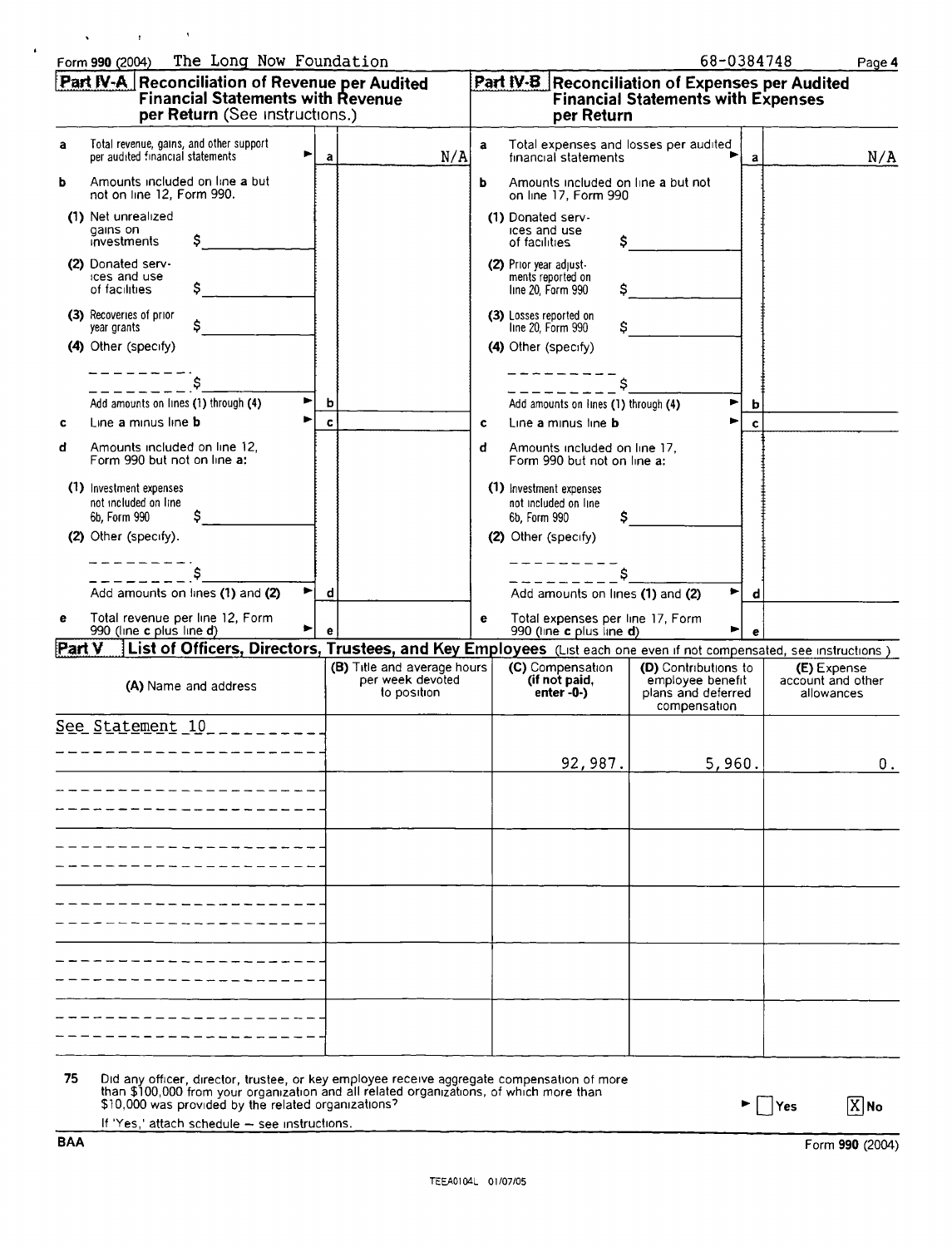|     | 68-0384748<br>The Long Now Foundation<br>Form 990 (2004)                                                                                                                                                                                                                                |                 |        | Page 5 |
|-----|-----------------------------------------------------------------------------------------------------------------------------------------------------------------------------------------------------------------------------------------------------------------------------------------|-----------------|--------|--------|
|     | <b>Part VI   Other Information (See instructions)</b>                                                                                                                                                                                                                                   |                 | Yes    |        |
| 76. | Did the organization engage in any activity not previously reported to the IRS? If 'Yes,'<br>attach a detailed description of each activity                                                                                                                                             | 76              |        |        |
|     | 77 Were any changes made in the organizing or governing documents but not reported to the IRS?                                                                                                                                                                                          | 77              |        |        |
|     | If 'Yes,' attach a conformed copy of the changes                                                                                                                                                                                                                                        |                 |        |        |
|     | 78a Did the organization have unrelated business gross income of \$1,000 or more during the year covered by this return?                                                                                                                                                                | 78 a            |        |        |
|     | <b>b</b> If 'Yes,' has it filed a tax return on Form 990-T for this year?                                                                                                                                                                                                               | 78 <sub>b</sub> | N∤A    |        |
|     | 79 Was there a liquidation, dissolution, termination, or substantial contraction during the<br>year? If 'Yes,' attach a statement                                                                                                                                                       | 79              |        |        |
|     | 80a Is the organization related (other than by association with a statewide or nationwide organization) through common<br>membership, governing bodies, trustees, officers, etc, to any other exempt or nonexempt organization?                                                         | 80 a l          | X      |        |
|     | b If 'Yes,' enter the name of the organization $\blacktriangleright$ Long Bets Foundation                                                                                                                                                                                               |                 |        |        |
|     | and check whether it is $ X $ exempt or<br>nonexempt                                                                                                                                                                                                                                    |                 |        |        |
|     | 81 a Enter direct and indirect political expenditures. See line 81 instructions<br>0.<br>81 a                                                                                                                                                                                           |                 |        |        |
|     | b Did the organization file Form 1120-POL for this year?                                                                                                                                                                                                                                | 81 b            |        |        |
|     | 82 a Did the organization receive donated services or the use of materials, equipment, or facilities at no charge or at<br>substantially less than fair rental value?                                                                                                                   | 82a             | Χ      |        |
|     | bif 'Yes,' you may indicate the value of these items here. Do not include this amount as                                                                                                                                                                                                |                 |        |        |
|     | revenue in Part I or as an expense in Part II. (See instructions in Part III.)<br>82bNot Valued                                                                                                                                                                                         |                 |        |        |
|     | 83a Did the organization comply with the public inspection requirements for returns and exemption applications?<br><b>b</b> Did the organization comply with the disclosure requirements relating to quid pro quo contributions?                                                        | 83a<br>83 bl    | X<br>X |        |
|     | 84a Did the organization solicit any contributions or gifts that were not tax deductible?                                                                                                                                                                                               | 84 a            |        |        |
|     | <b>b</b> If 'Yes,' did the organization include with every solicitation an express statement that such contributions or gifts were                                                                                                                                                      |                 |        |        |
|     | not tax deductible?                                                                                                                                                                                                                                                                     | 84b             | N∤A    |        |
|     | 85 501(c)(4), (5), or (6) organizations. a Were substantially all dues nondeductible by members?                                                                                                                                                                                        | 85a             | N/A    |        |
|     | <b>b</b> Did the organization make only in-house lobbying expenditures of \$2,000 or less?                                                                                                                                                                                              | 85 <sub>b</sub> | N∤A    |        |
|     | If 'Yes' was answered to either 85a or 85b, do not complete 85c through 85h below unless the organization received a<br>waiver for proxy tax owed for the prior year.                                                                                                                   |                 |        |        |
|     | N/A<br>c Dues, assessments, and similar amounts from members<br>85 <sub>c</sub>                                                                                                                                                                                                         |                 |        |        |
|     | N/A<br>85 <sub>d</sub><br>d Section 162(e) lobbying and political expenditures                                                                                                                                                                                                          |                 |        |        |
|     | N/A<br>e Aggregate nondeductible amount of section 6033(e)(1)(A) dues notices<br>85e                                                                                                                                                                                                    |                 |        |        |
|     | N/A<br>f Taxable amount of lobbying and political expenditures (line 85d less 85e)<br>85f                                                                                                                                                                                               |                 |        |        |
|     | g Does the organization elect to pay the section 6033(e) tax on the amount on line 85f?                                                                                                                                                                                                 | 85q             | N/A    |        |
|     | h If section 6033(e)(1)(A) dues notices were sent, does the organization agree to add the amount on line 85f to its reasonable estimate of<br>dues allocable to nondeductible lobbying and political expenditures for the following tax year?                                           | 85h             | NYA    |        |
| 86  | $501(c)/7$ organizations. Enter a Initiation fees and capital contributions included on                                                                                                                                                                                                 |                 |        |        |
|     | line 12<br>N/A<br>86 a<br>N/A<br><b>b</b> Gross receipts, included on line 12, for public use of club facilities<br>86b                                                                                                                                                                 |                 |        |        |
|     | N/A<br>87 501(c)(12) organizations. Enter, a Gross income from members or shareholders.<br>87a                                                                                                                                                                                          |                 |        |        |
|     | <b>b</b> Gross income from other sources. (Do not net amounts due or paid to other sources                                                                                                                                                                                              |                 |        |        |
|     | against amounts due or received from them.)<br>87b<br>N/A                                                                                                                                                                                                                               |                 |        |        |
|     | 88 At any time during the year, did the organization own a 50% or greater interest in a taxable corporation or partnership,<br>or an entity disregarded as separate from the organization under Regulations sections 301.7701-2 and 301 7701-3?                                         |                 |        |        |
|     | If 'Yes,' complete Part IX                                                                                                                                                                                                                                                              | 88              |        |        |
|     | 89a 501(c)(3) organizations Enter. Amount of tax imposed on the organization during the year under                                                                                                                                                                                      |                 |        |        |
|     | 0 . section 4912 $\blacktriangleright$ 0 . section 4955 $\blacktriangleright$<br>section 4911 $\blacktriangleright$<br>0.                                                                                                                                                               |                 |        |        |
|     |                                                                                                                                                                                                                                                                                         |                 |        |        |
|     | $\mathbf b$ 501(c)(3) and 501(c)(4) organizations. Did the organization engage in any section 4958 excess benefit transaction<br>during the year or did it become aware of an excess benefit transaction from a prior year? If 'Yes,' attach a statement<br>explaining each transaction | 89b             |        |        |
|     | c Enter Amount of tax imposed on the organization managers or disqualified persons during the<br>year under sections 4912, 4955, and 4958                                                                                                                                               |                 |        |        |
|     | d Enter Amount of tax on line 89c, above, reimbursed by the organization                                                                                                                                                                                                                |                 |        |        |
|     | <b>90a</b> List the states with which a copy of this return is filed $\blacktriangleright$ California                                                                                                                                                                                   |                 |        |        |
|     | b Number of employees employed in the pay period that includes March 12, 2004 (See instructions.)                                                                                                                                                                                       | 90Ь             |        |        |
|     | 91 The books are in care of $\triangleright$ $\frac{\text{Alexander}}{\text{Alexander}}$ Rose<br>Telephone number ►<br>$(415)$ 561-6582                                                                                                                                                 |                 |        |        |
|     | Located at ► Bldg 220 The Presidio, San Francisco, CA<br>$ZIP + 4$ > 94129<br>92 Section 4947(a)(1) nonexempt charitable trusts filing Form 990 in lieu of Form 1041 - Check here                                                                                                       | N/A             |        |        |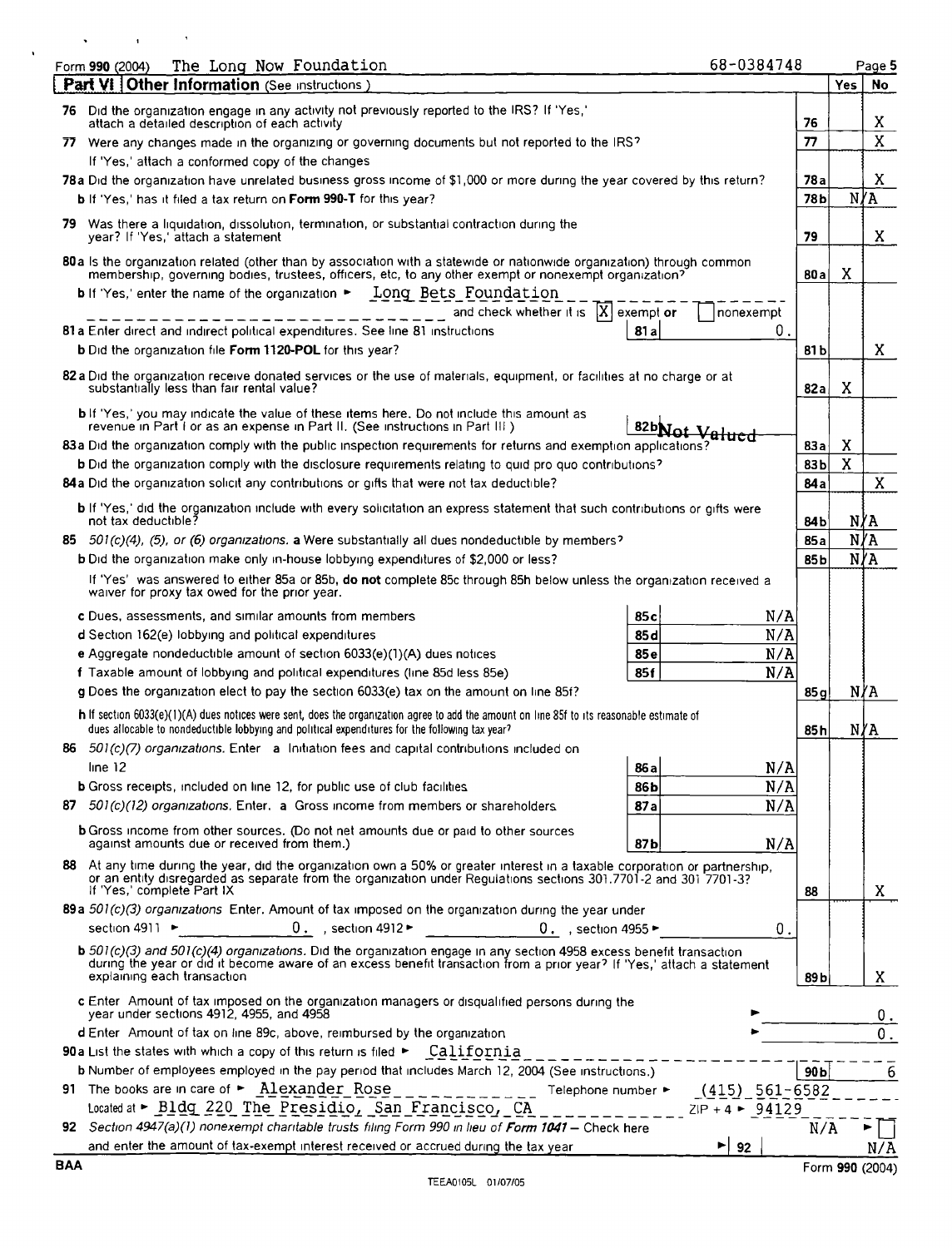|                     | Form 990 (2004) The Long Now Foundation                                                                                                                                                                                    |                                     |                           |                | 68-0384748                           | Page 6                                                |
|---------------------|----------------------------------------------------------------------------------------------------------------------------------------------------------------------------------------------------------------------------|-------------------------------------|---------------------------|----------------|--------------------------------------|-------------------------------------------------------|
|                     | Part VII Analysis of Income-Producing Activities (See Instructions)                                                                                                                                                        |                                     |                           |                |                                      |                                                       |
|                     |                                                                                                                                                                                                                            |                                     | Unrelated business income |                | Excluded by section 512, 513, or 514 | (E)                                                   |
|                     | Note: Enter gross amounts unless                                                                                                                                                                                           | (A)<br>(B)                          |                           | (C)            | (D)                                  | Related or exempt                                     |
| otherwise indicated |                                                                                                                                                                                                                            | <b>Business code</b>                | Amount                    | Exclusion code | Amount                               | function income                                       |
|                     | 93 Program service revenue                                                                                                                                                                                                 |                                     |                           |                |                                      |                                                       |
|                     | a Speaking Fees                                                                                                                                                                                                            |                                     |                           |                |                                      | 1,503.                                                |
|                     | b                                                                                                                                                                                                                          |                                     |                           |                |                                      |                                                       |
|                     |                                                                                                                                                                                                                            |                                     |                           |                |                                      |                                                       |
|                     | $\overbrace{d}$                                                                                                                                                                                                            |                                     |                           |                |                                      |                                                       |
| 6                   |                                                                                                                                                                                                                            |                                     |                           |                |                                      |                                                       |
|                     | f Medicare/Medicaid payments                                                                                                                                                                                               |                                     |                           |                |                                      |                                                       |
|                     | g Fees & contracts from government agencies                                                                                                                                                                                |                                     |                           |                |                                      |                                                       |
|                     | 94 Membership dues and assessments                                                                                                                                                                                         |                                     |                           |                |                                      |                                                       |
| 95                  | Interest on savings & temporary cash invmnts                                                                                                                                                                               |                                     |                           | 14             | 622.                                 |                                                       |
| 96                  | Dividends & interest from securities                                                                                                                                                                                       |                                     |                           |                |                                      |                                                       |
| 97                  | Net rental income or (loss) from real estate                                                                                                                                                                               |                                     |                           |                |                                      |                                                       |
|                     | a debt-financed property                                                                                                                                                                                                   |                                     |                           |                |                                      |                                                       |
|                     | <b>b</b> not debt-financed property                                                                                                                                                                                        |                                     |                           |                |                                      |                                                       |
|                     |                                                                                                                                                                                                                            |                                     |                           |                |                                      |                                                       |
| 98<br>99            | Net rental income or (loss) from pers prop<br>Other investment income                                                                                                                                                      |                                     |                           |                |                                      |                                                       |
|                     | 100 Gain or (loss) from sales of assets                                                                                                                                                                                    |                                     |                           |                |                                      |                                                       |
|                     | other than inventory                                                                                                                                                                                                       |                                     |                           | 18             | $-803.$                              |                                                       |
| 101                 | Net income or (loss) from special events                                                                                                                                                                                   |                                     |                           |                |                                      |                                                       |
|                     | 102 Gross profit or (loss) from sales of inventory                                                                                                                                                                         |                                     |                           |                |                                      | 8,894.                                                |
|                     | 103 Other revenue. a                                                                                                                                                                                                       |                                     |                           |                |                                      |                                                       |
| b                   |                                                                                                                                                                                                                            |                                     |                           |                |                                      |                                                       |
| c                   |                                                                                                                                                                                                                            |                                     |                           |                |                                      |                                                       |
| d                   | <u> 1989 - Johann John Stone, mars et al.</u>                                                                                                                                                                              |                                     |                           |                |                                      |                                                       |
| е                   |                                                                                                                                                                                                                            |                                     |                           |                |                                      |                                                       |
|                     | 104 Subtotal (add columns (B), (D), and (E))                                                                                                                                                                               |                                     |                           |                | $-181.$                              | 10, 397.                                              |
|                     | 105 Total (add line 104, columns (B), (D), and (E))                                                                                                                                                                        |                                     |                           |                |                                      | 10, 216.                                              |
|                     | Note: Line 105 plus line 1d, Part I, should equal the amount on line 12, Part I                                                                                                                                            |                                     |                           |                |                                      |                                                       |
|                     | <b>Part VIII Relationship of Activities to the Accomplishment of Exempt Purposes</b> (See instructions)                                                                                                                    |                                     |                           |                |                                      |                                                       |
|                     |                                                                                                                                                                                                                            |                                     |                           |                |                                      |                                                       |
| Line No.<br>▼       | Explain how each activity for which income is reported in column (E) of Part VII contributed importantly to the accomplishment<br>of the organization's exempt purposes (other than by providing funds for such purposes). |                                     |                           |                |                                      |                                                       |
|                     |                                                                                                                                                                                                                            |                                     |                           |                |                                      |                                                       |
| 93a                 | Revenue from speaking engagements related to building a coherent body of ideas                                                                                                                                             |                                     |                           |                |                                      |                                                       |
|                     | about long term thinking.                                                                                                                                                                                                  |                                     |                           |                |                                      |                                                       |
| 102                 | Incidental sales of CDs of the Clock's chimes and other merchandise related to                                                                                                                                             |                                     |                           |                |                                      |                                                       |
|                     | fostering long-term perspective and responsibility.                                                                                                                                                                        |                                     |                           |                |                                      |                                                       |
| <b>COLLEGE TAX</b>  | Part IX Information Regarding Taxable Subsidiaries and Disregarded Entities (See Instructions.)                                                                                                                            |                                     |                           |                |                                      |                                                       |
|                     | (A)                                                                                                                                                                                                                        | (B)                                 |                           | (C)            | (D)                                  | (E)                                                   |
|                     |                                                                                                                                                                                                                            |                                     |                           |                |                                      |                                                       |
|                     | Name, address, and EIN of corporation,<br>partnership, or disregarded entity                                                                                                                                               | Percentage of<br>ownership interest | Nature of activities      |                | Total                                | End-of-year<br>assets                                 |
|                     |                                                                                                                                                                                                                            |                                     |                           |                | income                               |                                                       |
| N/A                 |                                                                                                                                                                                                                            |                                     | ę۶<br>ន្ធ                 |                |                                      |                                                       |
|                     |                                                                                                                                                                                                                            |                                     |                           |                |                                      |                                                       |
|                     |                                                                                                                                                                                                                            |                                     | ş<br>옹                    |                |                                      |                                                       |
|                     |                                                                                                                                                                                                                            |                                     |                           |                |                                      |                                                       |
| Part X              | Information Regarding Transfers Associated with Personal Benefit Contracts (See Instructions)                                                                                                                              |                                     |                           |                |                                      |                                                       |
|                     | a Did the organization, during the year, receive any funds, directly or indirectly, to pay premiums on a personal benefit contract?                                                                                        |                                     |                           |                |                                      | $ X $ No<br>Yes                                       |
|                     | b Did the organization, during the year, pay premiums, directly or indirectly, on a personal benefit contract?                                                                                                             |                                     |                           |                |                                      | $\overline{\text{X}}$<br>No<br>Yes                    |
|                     | Note: If 'Yes' to (b), file Form 8870 and Form 4720 (see instructions).                                                                                                                                                    |                                     |                           |                |                                      |                                                       |
|                     | Under penalties of perjury, I deckle that I have examined the return, including accompanying schedules and statements, and to the best of my knowledge and belief, it is                                                   |                                     |                           |                |                                      |                                                       |
|                     |                                                                                                                                                                                                                            |                                     |                           |                |                                      |                                                       |
| <b>Please</b>       |                                                                                                                                                                                                                            |                                     |                           |                |                                      |                                                       |
| Sign                | Signature of officer                                                                                                                                                                                                       |                                     |                           |                | Date                                 |                                                       |
| Here                |                                                                                                                                                                                                                            |                                     |                           |                |                                      |                                                       |
|                     | Type or print name<br>and title                                                                                                                                                                                            |                                     |                           |                |                                      |                                                       |
|                     |                                                                                                                                                                                                                            |                                     |                           | Date           | Check if                             | Preparer's SSN or PTIN (See<br>General Instruction W) |
| Paid                | Preparer's<br>signature<br>Duffield<br>Car<br>οI                                                                                                                                                                           |                                     |                           | 1114105        | self<br>employed                     | 550-66-3077                                           |
| Pre-                | Fontanello,                                                                                                                                                                                                                | Duffield & Otake,                   | <b>TTB</b>                |                |                                      |                                                       |
| parer's<br>Use      | Firm's name (or<br>yours if self                                                                                                                                                                                           |                                     |                           |                |                                      |                                                       |
| Only                | 44 Montgomery Street,<br>employed),<br>address, and                                                                                                                                                                        |                                     | Suite 2019                |                | EIN<br>٠                             | 37-1420474                                            |
|                     | San Francisco,<br>$ZIP + 4$                                                                                                                                                                                                | CA 94104                            |                           |                | (415)<br>Phone no                    | 983-0200                                              |
| <b>BAA</b>          |                                                                                                                                                                                                                            |                                     |                           |                | TEEA0106L 10/03/03                   | Form 990 (2004)                                       |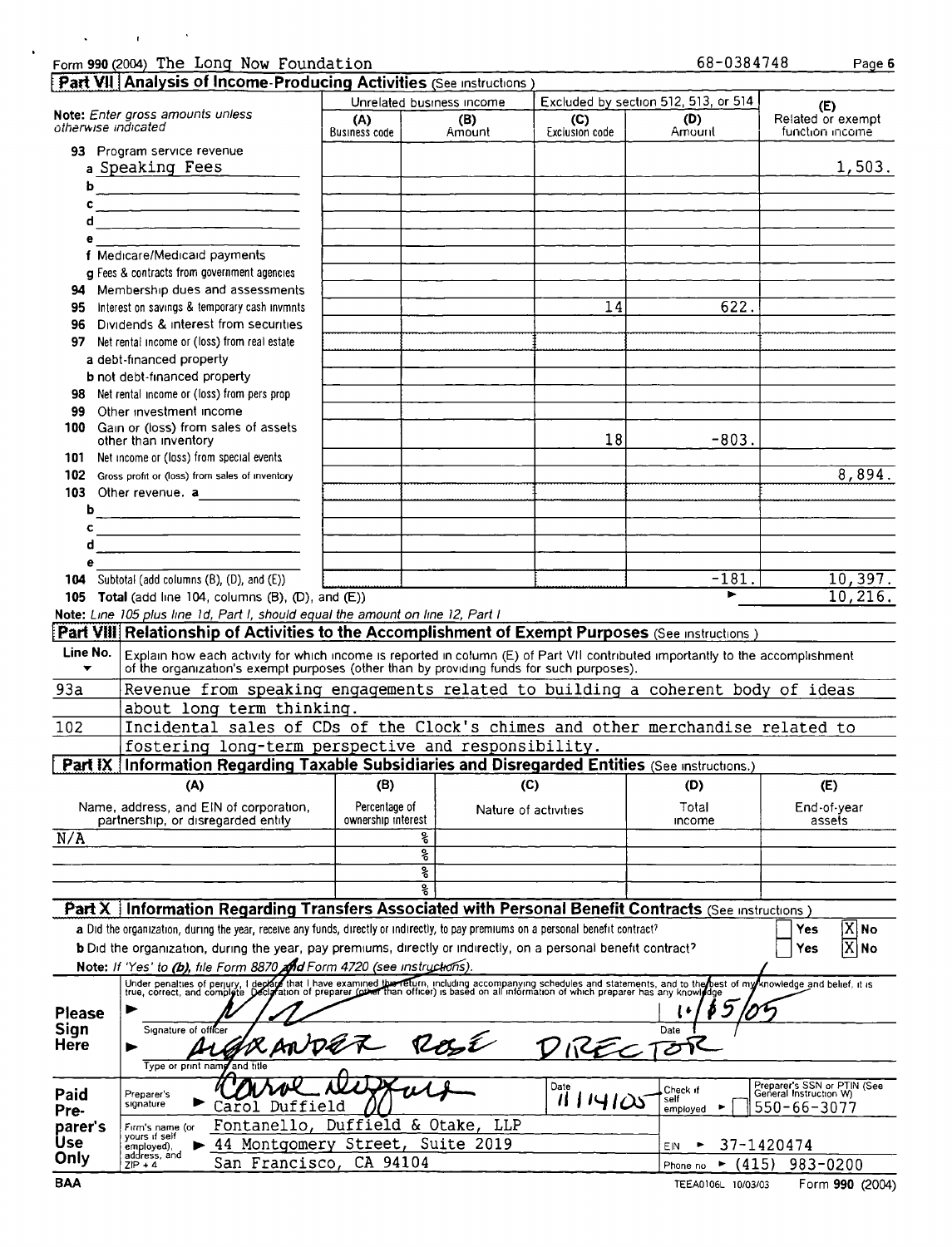| <b>SCHEDULE A</b>    |  |
|----------------------|--|
| (Form 990 or 990-EZ) |  |

### **Organization Exempt Under** Section 501(c)(3)

(Except Private Foundation) and Section 501(e), 501(f), 501(k),<br>501(n), or Section 4947(a)(1) Nonexempt Charitable Trust

OMB No 1545 0047

|  |  | $\alpha$ rivale roundation) and because by $(\epsilon)$ , by $(\eta, \beta)$ is $(\kappa)$ |  |
|--|--|--------------------------------------------------------------------------------------------|--|
|  |  | (n), or Section 4947(a)(1) Nonexempt Charitable Trust                                      |  |

2004

Supplementary Information - (See separate instructions.) MUST be completed by the above organizations and attached to their Form 990 or 990-EZ.

| Department of the Treasury<br>Internal Revenue Service                                                                                                                                                   | $\cdots$ $\cdots$ $\cdots$ $\cdots$ $\cdots$ $\cdots$ $\cdots$<br>> MUST be completed by the above organizations and attached to their Form 990 or 990-EZ. |                     |                                                                                |                                                |
|----------------------------------------------------------------------------------------------------------------------------------------------------------------------------------------------------------|------------------------------------------------------------------------------------------------------------------------------------------------------------|---------------------|--------------------------------------------------------------------------------|------------------------------------------------|
| Name of the organization                                                                                                                                                                                 |                                                                                                                                                            |                     | Employer identification number                                                 |                                                |
| The Long Now Foundation                                                                                                                                                                                  |                                                                                                                                                            |                     | 68-0384748                                                                     |                                                |
| Compensation of the Five Highest Paid Employees Other Than Officers, Directors, and Trustees<br>Part I<br>(See instructions. List each one If there are none, enter 'None')                              |                                                                                                                                                            |                     |                                                                                |                                                |
| (a) Name and address of each<br>employee paid more<br>than \$50,000                                                                                                                                      | (b) Title and average<br>hours per week<br>devoted to position                                                                                             | (c) Compensation    | (d) Contributions<br>to employee benefit<br>plans and deferred<br>compensation | (e) Expense<br>account and other<br>allowances |
| James Mason                                                                                                                                                                                              | Project Manager                                                                                                                                            |                     |                                                                                |                                                |
| PO Box 29462, San Francisco, CA                                                                                                                                                                          | Full-Time                                                                                                                                                  | 70,000.             | 3,602.                                                                         | О.                                             |
|                                                                                                                                                                                                          |                                                                                                                                                            |                     |                                                                                |                                                |
|                                                                                                                                                                                                          |                                                                                                                                                            |                     |                                                                                |                                                |
|                                                                                                                                                                                                          |                                                                                                                                                            |                     |                                                                                |                                                |
|                                                                                                                                                                                                          |                                                                                                                                                            |                     |                                                                                |                                                |
|                                                                                                                                                                                                          |                                                                                                                                                            |                     |                                                                                |                                                |
| Total number of other employees paid<br>over \$50,000<br>►                                                                                                                                               |                                                                                                                                                            | $\overline{0}$      |                                                                                |                                                |
| Part II<br>Compensation of the Five Highest Paid Independent Contractors for Professional Services<br>(See instructions. List each one (whether individuals or firms). If there are none, enter 'None ') |                                                                                                                                                            |                     |                                                                                |                                                |
| (a) Name and address of each independent contractor paid more than \$50,000                                                                                                                              |                                                                                                                                                            | (b) Type of service |                                                                                | (c) Compensation                               |
| Paulo Salvagione                                                                                                                                                                                         |                                                                                                                                                            |                     |                                                                                |                                                |
| PO Box 2200, Sausalito, CA 94966                                                                                                                                                                         | Clock Engineer                                                                                                                                             | 107,534.            |                                                                                |                                                |
|                                                                                                                                                                                                          |                                                                                                                                                            |                     |                                                                                |                                                |
|                                                                                                                                                                                                          |                                                                                                                                                            |                     |                                                                                |                                                |
|                                                                                                                                                                                                          |                                                                                                                                                            |                     |                                                                                |                                                |
|                                                                                                                                                                                                          |                                                                                                                                                            |                     |                                                                                |                                                |
|                                                                                                                                                                                                          |                                                                                                                                                            |                     |                                                                                |                                                |
|                                                                                                                                                                                                          |                                                                                                                                                            |                     |                                                                                |                                                |

BAA For Paperwork Reduction Act Notice, see the Instructions for Form 990 and Form 990-EZ.

 $\blacktriangleright$ 

Total number of others receiving over<br>\$50,000 for professional services

 $\Omega$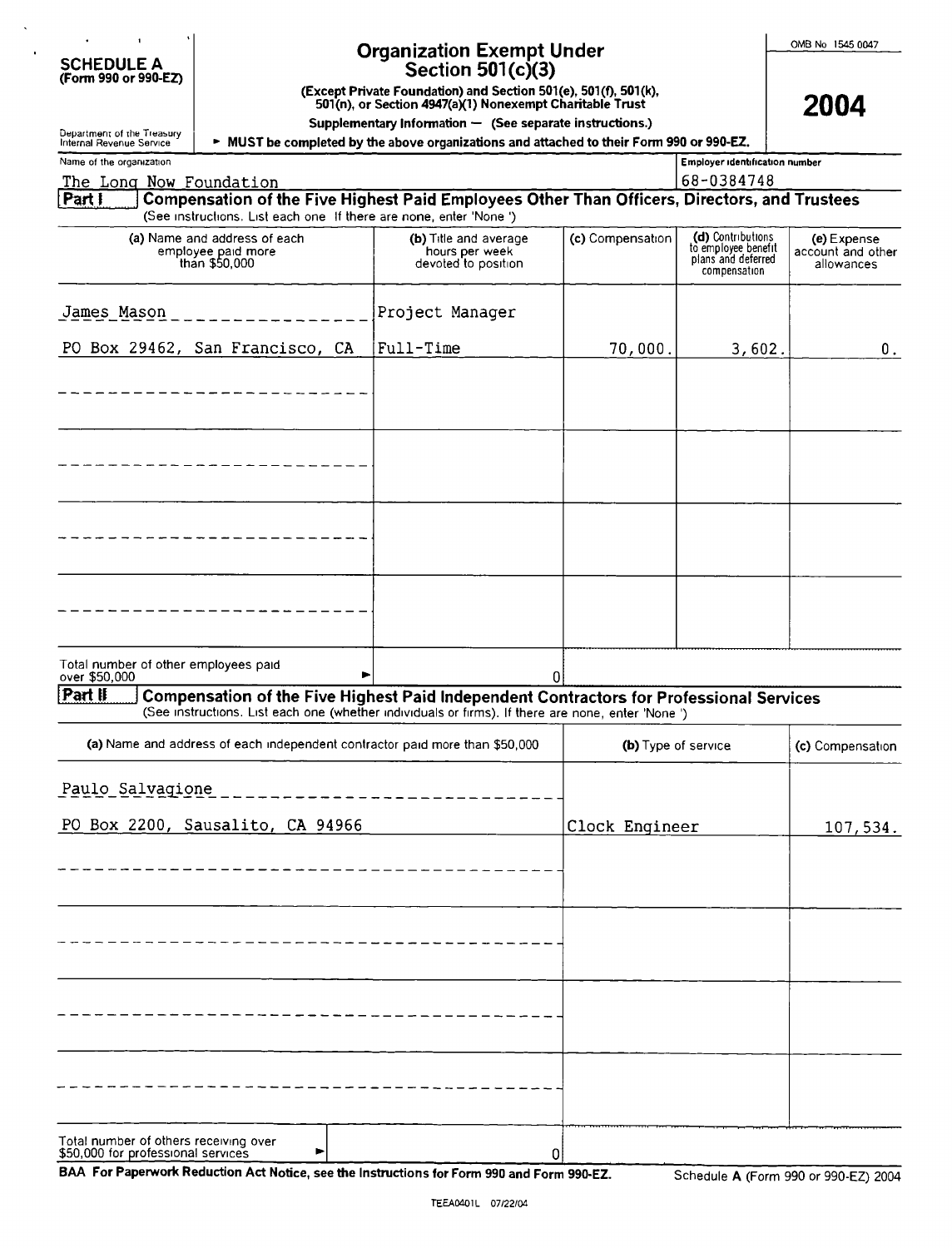|                | The Long Now Foundation<br>Schedule A (Form 990 or 990-EZ) 2004                                                                                                                                                                                                                                                                                                                                                                                                                                                          | 68-0384748           |                               | Page 2            |
|----------------|--------------------------------------------------------------------------------------------------------------------------------------------------------------------------------------------------------------------------------------------------------------------------------------------------------------------------------------------------------------------------------------------------------------------------------------------------------------------------------------------------------------------------|----------------------|-------------------------------|-------------------|
|                | <b>Statements About Activities (See instructions)</b><br>Part III                                                                                                                                                                                                                                                                                                                                                                                                                                                        |                      | Yes                           | No                |
|                | During the year, has the organization attempted to influence national, state, or local legislation, including any attempt                                                                                                                                                                                                                                                                                                                                                                                                |                      |                               |                   |
|                | to influence public opinion on a legislative matter or referendum? If 'Yes,' enter the total expenses paid<br>► s<br>N/A<br>or incurred in connection with the lobbying activities.                                                                                                                                                                                                                                                                                                                                      |                      |                               |                   |
|                | (Must equal amounts on line 38, Part VI-A, or line $i$ of Part VI-B.)                                                                                                                                                                                                                                                                                                                                                                                                                                                    | 1                    |                               | X.                |
|                | Organizations that made an election under section 501(h) by filing Form 5768 must complete Part VI-A Other                                                                                                                                                                                                                                                                                                                                                                                                               |                      |                               |                   |
|                | organizations checking 'Yes' must complete Part VI-B AND attach a statement giving a detailed description of the<br>lobbying activities.                                                                                                                                                                                                                                                                                                                                                                                 |                      |                               |                   |
| $\mathbf{2}^-$ | During the year, has the organization, either directly or indirectly, engaged in any of the following acts with any<br>substantial contributors, trustees, directors, officers, creators, key employees, or members of their families, or with any<br>taxable organization with which any such person is affiliated as an officer, director, trustee, majority owner, or principal<br>beneficiary? (If the answer to any question is 'Yes,' attach a detailed statement explaining the transactions)                     |                      |                               |                   |
|                | a Sale, exchange, or leasing of property?                                                                                                                                                                                                                                                                                                                                                                                                                                                                                | 2a                   |                               | X.                |
|                | <b>b</b> Lending of money or other extension of credit?                                                                                                                                                                                                                                                                                                                                                                                                                                                                  | 2Ь                   |                               | X                 |
|                | c Furnishing of goods, services, or facilities?                                                                                                                                                                                                                                                                                                                                                                                                                                                                          | 2c                   |                               | X                 |
|                | See Form 990, Part V                                                                                                                                                                                                                                                                                                                                                                                                                                                                                                     |                      |                               |                   |
|                | d Payment of compensation (or payment or reimbursement of expenses if more than \$1,000)?                                                                                                                                                                                                                                                                                                                                                                                                                                | 2d                   | Χ                             |                   |
|                |                                                                                                                                                                                                                                                                                                                                                                                                                                                                                                                          |                      |                               |                   |
|                | e Transfer of any part of its income or assets?                                                                                                                                                                                                                                                                                                                                                                                                                                                                          | 2e                   |                               | X.                |
|                | 3a Do you make grants for scholarships, fellowships, student loans, etc? (If 'Yes,' attach an<br>explanation of how you determine that recipients qualify to receive payments.)                                                                                                                                                                                                                                                                                                                                          | За                   |                               | X                 |
|                | <b>b</b> Do you have a section 403(b) annuity plan for your employees?                                                                                                                                                                                                                                                                                                                                                                                                                                                   | 3b                   |                               | X                 |
|                | 4a Did you maintain any separate account for participating donors where donors have the right to provide advice<br>on the use or distribution of funds?                                                                                                                                                                                                                                                                                                                                                                  |                      |                               |                   |
|                | b Do you provide credit counseling, debt management, credit repair, or debt negotiation services?                                                                                                                                                                                                                                                                                                                                                                                                                        | 4a<br>4 <sub>b</sub> |                               | X<br>$\mathbf{x}$ |
|                |                                                                                                                                                                                                                                                                                                                                                                                                                                                                                                                          |                      |                               |                   |
|                | Part IV<br><b>Reason for Non-Private Foundation Status (See Instructions)</b>                                                                                                                                                                                                                                                                                                                                                                                                                                            |                      |                               |                   |
|                | The organization is not a private foundation because it is. (Please check only ONE applicable box)                                                                                                                                                                                                                                                                                                                                                                                                                       |                      |                               |                   |
| 5              | A church, convention of churches, or association of churches Section 170(b)(1)(A)(i)                                                                                                                                                                                                                                                                                                                                                                                                                                     |                      |                               |                   |
| 6              | A school Section 170(b)(1)(A)(ii). (Also complete Part V.)                                                                                                                                                                                                                                                                                                                                                                                                                                                               |                      |                               |                   |
| 7              | A hospital or a cooperative hospital service organization. Section 170(b)(1)(A)(iii).                                                                                                                                                                                                                                                                                                                                                                                                                                    |                      |                               |                   |
| 8              | A Federal, state, or local government or governmental unit Section 170(b)(1)(A)(v).                                                                                                                                                                                                                                                                                                                                                                                                                                      |                      |                               |                   |
| 9              | A medical research organization operated in conjunction with a hospital Section 170(b)(1)(A)(iii) Enter the hospital's name, city,<br>and state $\blacktriangleright$                                                                                                                                                                                                                                                                                                                                                    |                      |                               |                   |
| 10             | An organization operated for the benefit of a college or university owned or operated by a governmental unit. Section 170(b)(1)(A)(iv)<br>(Also complete the Support Schedule in Part IV-A.)                                                                                                                                                                                                                                                                                                                             |                      |                               |                   |
|                | 11a $ X $ An organization that normally receives a substantial part of its support from a governmental unit or from the general public.<br>Section 170(b)(1)(A)(vi). (Also complete the <b>Support Schedule</b> in Part IV-A)                                                                                                                                                                                                                                                                                            |                      |                               |                   |
| 11 b           | A community trust. Section 170(b)(1)(A)(vi) (Also complete the <b>Support Schedule</b> in Part IV-A)                                                                                                                                                                                                                                                                                                                                                                                                                     |                      |                               |                   |
| 12             | An organization that normally receives (1) more than 33-1/3% of its support from contributions, membership fees, and gross receipts<br>from activities related to its charitable, etc, functions - subject to certain exceptions, and (2) no more than 33-1/3% of its support<br>from gross investment income and unrelated business taxable income (less section 511 tax) from businesses acquired by the<br>organization after June 30, 1975. See section 509(a)(2). (Also complete the Support Schedule in Part IV-A) |                      |                               |                   |
| 13             | An organization that is not controlled by any disqualified persons (other than foundation managers) and supports organizations<br>described in (1) lines 5 through 12 above, or (2) section 501(c)(4), (5), or (6), if they meet the test of section 509(a)(2) (See<br>section $509(a)(3)$ )                                                                                                                                                                                                                             |                      |                               |                   |
|                | Provide the following information about the supported organizations. (See instructions)                                                                                                                                                                                                                                                                                                                                                                                                                                  |                      |                               |                   |
|                | (a) Name(s) of supported organization(s)                                                                                                                                                                                                                                                                                                                                                                                                                                                                                 |                      | (b) Line number<br>from above |                   |
|                |                                                                                                                                                                                                                                                                                                                                                                                                                                                                                                                          |                      |                               |                   |
|                |                                                                                                                                                                                                                                                                                                                                                                                                                                                                                                                          |                      |                               |                   |
|                |                                                                                                                                                                                                                                                                                                                                                                                                                                                                                                                          |                      |                               |                   |

14 **H** An organization organized and operated to test for public safety Section 509(a)(4). (See instructions )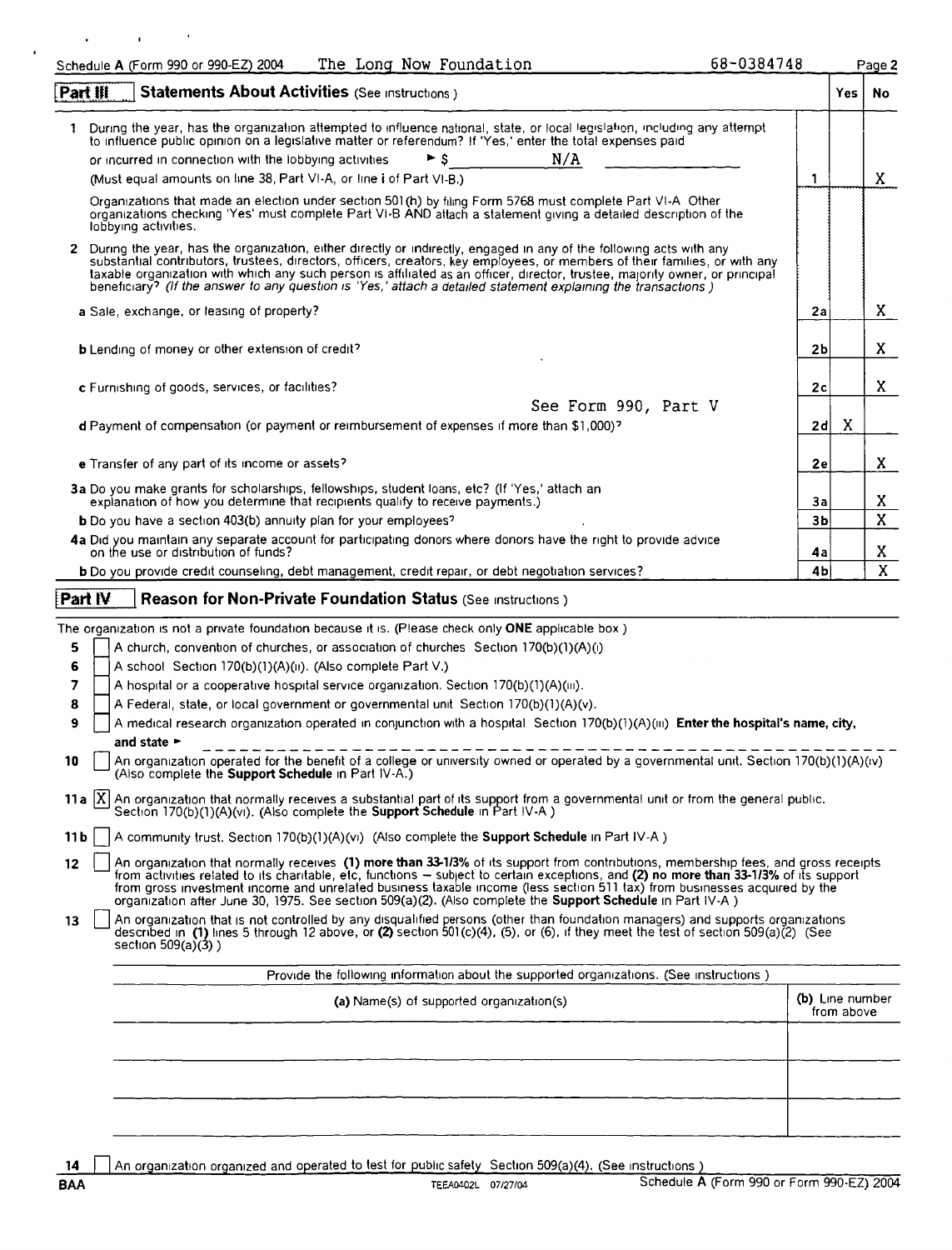#### Schedule A (Form 990 or 990-EZ) 2004 The Long Now Foundation

68-0384748

Page 3

Part IV-A Support Schedule (Complete only if you checked a box on line 10, 11, or 12.) Use cash method of accounting. Note: You may use the worksheet in the instructions for converting from the accrual to the cash method of accounting

|                 | Calendar year (or fiscal year<br>beginning in)                                                                                                                                                                                                                                                                                                                                                                                                                                                                                                                        | (a)<br>2003 | (b)<br>2002                                 | <b>(c)</b><br>2001                  | (d)<br>2000    |                  | (e)<br>Total     |  |
|-----------------|-----------------------------------------------------------------------------------------------------------------------------------------------------------------------------------------------------------------------------------------------------------------------------------------------------------------------------------------------------------------------------------------------------------------------------------------------------------------------------------------------------------------------------------------------------------------------|-------------|---------------------------------------------|-------------------------------------|----------------|------------------|------------------|--|
|                 | 15 Gifts, grants, and contributions<br>received (Do not include<br>unusual grants. See line 28)                                                                                                                                                                                                                                                                                                                                                                                                                                                                       | 727,047.    | 891,998.                                    | 717,802.                            | 810, 877.      |                  | 3, 147, 724.     |  |
|                 | 16 Membership fees received                                                                                                                                                                                                                                                                                                                                                                                                                                                                                                                                           |             |                                             |                                     |                |                  |                  |  |
| 17 <sup>2</sup> | Gross receipts from admissions,<br>merchandise sold or services performed.<br>or furnishing of facilities in any activity<br>that is related to the organization's<br>charitable, etc, purpose                                                                                                                                                                                                                                                                                                                                                                        | 20,792.     | 1,000.                                      |                                     | 2,683.         |                  | 24,475.          |  |
|                 | 18 Gross income from interest, dividends,<br>amounts received from payments on<br>securities loans (section 512(a)(5)).<br>rents, royalties, and unrelated business<br>taxable income (less section 511 taxes)<br>from businesses acquired by the organ-                                                                                                                                                                                                                                                                                                              | 46.         |                                             |                                     |                |                  |                  |  |
| 19 -            | ization after June 30, 1975<br>Net income from unrelated business                                                                                                                                                                                                                                                                                                                                                                                                                                                                                                     |             | 1,166.                                      | 12,946.                             | 18,599.        |                  | 32, 757.         |  |
|                 | activities not included in line 18                                                                                                                                                                                                                                                                                                                                                                                                                                                                                                                                    |             |                                             |                                     |                |                  |                  |  |
|                 | 20 Tax revenues levied for the<br>organization's benefit and<br>either paid to it or expended<br>on its behalf                                                                                                                                                                                                                                                                                                                                                                                                                                                        |             |                                             |                                     |                |                  |                  |  |
| 21              | The value of services or<br>facilities furnished to the<br>organization by a governmental<br>unit without charge. Do not<br>include the value of services or<br>facilities generally furnished to<br>the public without charge                                                                                                                                                                                                                                                                                                                                        |             |                                             |                                     |                |                  |                  |  |
|                 | 22 Other income. Attach a<br>schedule. Do not include<br>gain or (loss) from sale of<br>capital assets                                                                                                                                                                                                                                                                                                                                                                                                                                                                |             |                                             |                                     |                |                  |                  |  |
|                 | 23 Total of lines 15 through 22                                                                                                                                                                                                                                                                                                                                                                                                                                                                                                                                       | 747,885.    | 894, 164.                                   | 730,748.                            | 832, 159.      |                  | 3, 204, 956.     |  |
| 24              | Line 23 minus line 17                                                                                                                                                                                                                                                                                                                                                                                                                                                                                                                                                 | 727,093.    | 893,164.                                    | 730,748.                            | 829, 476.      |                  | 3,180,481.       |  |
| 25              | Enter 1% of line 23                                                                                                                                                                                                                                                                                                                                                                                                                                                                                                                                                   | 7,479.      | 8,942.                                      | 7,307.                              | 8,322.         |                  |                  |  |
| 26              | Organizations described on lines 10 or 11:                                                                                                                                                                                                                                                                                                                                                                                                                                                                                                                            |             | a Enter 2% of amount in column (e), line 24 |                                     | ►              | 26a              | 63,610.          |  |
|                 | b Prepare a list for your records to show the name of and amount contributed by each person (other than a governmental unit or publicly<br>supported organization) whose total gifts for 2000 through 2003 exceeded the amount shown in line 26a Do not file this list with your<br>return. Enter the total of all these excess amounts                                                                                                                                                                                                                               |             |                                             |                                     | ►              | 26 <sub>b</sub>  | 1,442,718.       |  |
|                 | c Total support for section 509(a)(1) test Enter line 24, column (e).                                                                                                                                                                                                                                                                                                                                                                                                                                                                                                 |             |                                             |                                     |                | 26c              | 3,180,481.       |  |
|                 | d Add Amounts from column (e) for lines                                                                                                                                                                                                                                                                                                                                                                                                                                                                                                                               | 18<br>22    | $\frac{32,757}{ }$                          | 19<br>26 <sub>b</sub><br>1,442,718. |                | 26 d             | 1, 475, 475.     |  |
|                 | e Public support (line 26c minus line 26d total)                                                                                                                                                                                                                                                                                                                                                                                                                                                                                                                      |             |                                             |                                     | ▶              | 26e              | 1,705,006.       |  |
|                 |                                                                                                                                                                                                                                                                                                                                                                                                                                                                                                                                                                       |             |                                             |                                     |                | $\overline{26f}$ | $53.61$ %        |  |
|                 | f Public support percentage (line 26e (numerator) divided by line 26c (denominator)).<br>27 Organizations described on line 12:<br>N/A<br>a For amounts included in lines 15, 16, and 17 that were received from a 'disqualified person,' prepare a list for your records to show the<br>name of, and total amounts received in each year from, each 'disqualified person ' Do not file this list with your return. Enter the sum of<br>such amounts for each year.                                                                                                   |             |                                             |                                     |                |                  |                  |  |
|                 | $(2003)$ $\overline{a}$ $\overline{a}$ $\overline{a}$ $\overline{a}$ $\overline{a}$ $\overline{a}$ $\overline{a}$ $\overline{a}$ $\overline{a}$ $\overline{a}$ $\overline{a}$ $\overline{a}$ $\overline{a}$ $\overline{a}$ $\overline{a}$ $\overline{a}$ $\overline{a}$ $\overline{a}$ $\overline{a}$ $\overline{a}$ $\overline{a}$ $\overline{a}$ $\overline{a}$ $\overline{$                                                                                                                                                                                        |             |                                             |                                     |                |                  |                  |  |
|                 | bFor any amount included in line 17 that was received from each person (other than 'disqualified persons'), prepare a list for your records to<br>show the name of, and amount received for each year, that was more than the larger of (1) the amount on line 25 for the year or (2)<br>\$5,000. (Include in the list organizations described in lines 5 through 11, as well as ind<br>computing the difference between the amount received and the larger amount described in (1) or (2), enter the sum of these differences<br>(the excess amounts) for each year. |             |                                             |                                     |                |                  |                  |  |
|                 | $(2003)$ $-- -- (2002)$ $-- (2002)$ $-- (2001)$ $-- (2000)$ $-- (2000)$ $-- (2000)$ $-- (2000)$ $-- (2000)$ $-- (2000)$ $-- (2000)$ $-- (2000)$ $-- (2000)$ $-- (2000)$ $-- (2000)$ $-- (2000)$ $-- (2000)$                                                                                                                                                                                                                                                                                                                                                           |             |                                             |                                     |                |                  |                  |  |
|                 | c Add. Amounts from column (e) for lines.                                                                                                                                                                                                                                                                                                                                                                                                                                                                                                                             |             |                                             |                                     |                |                  |                  |  |
|                 | d Add Line 27a total                                                                                                                                                                                                                                                                                                                                                                                                                                                                                                                                                  |             |                                             |                                     |                |                  |                  |  |
|                 | e Public support (line 27c total minus line 27d total)                                                                                                                                                                                                                                                                                                                                                                                                                                                                                                                |             |                                             |                                     |                |                  | $\overline{27e}$ |  |
|                 | f Total support for section 509(a)(2) test. Enter amount from line 23, column (e)                                                                                                                                                                                                                                                                                                                                                                                                                                                                                     |             |                                             | $\blacktriangleright$ 27f           |                |                  |                  |  |
|                 | g Public support percentage (line 27e (numerator) divided by line 27f (denominator))                                                                                                                                                                                                                                                                                                                                                                                                                                                                                  |             |                                             |                                     | $\blacksquare$ |                  | 27g<br>န         |  |
|                 | h Investment income percentage (line 18, column (e) (numerator) divided by line 27f (denominator))                                                                                                                                                                                                                                                                                                                                                                                                                                                                    |             |                                             |                                     | ▶              | 27 <sub>h</sub>  |                  |  |
|                 | 28 Unusual Grants: For an organization described in line 10, 11, or 12 that received any unusual grants during 2000 through 2003, prepare a<br>list for your records to show, for each year, the name of the contributor, the date and amount of the grant, and a brief description of the<br>nature of the grant Do not file this list with your return. Do not include these grants in line 15.                                                                                                                                                                     |             |                                             |                                     |                |                  |                  |  |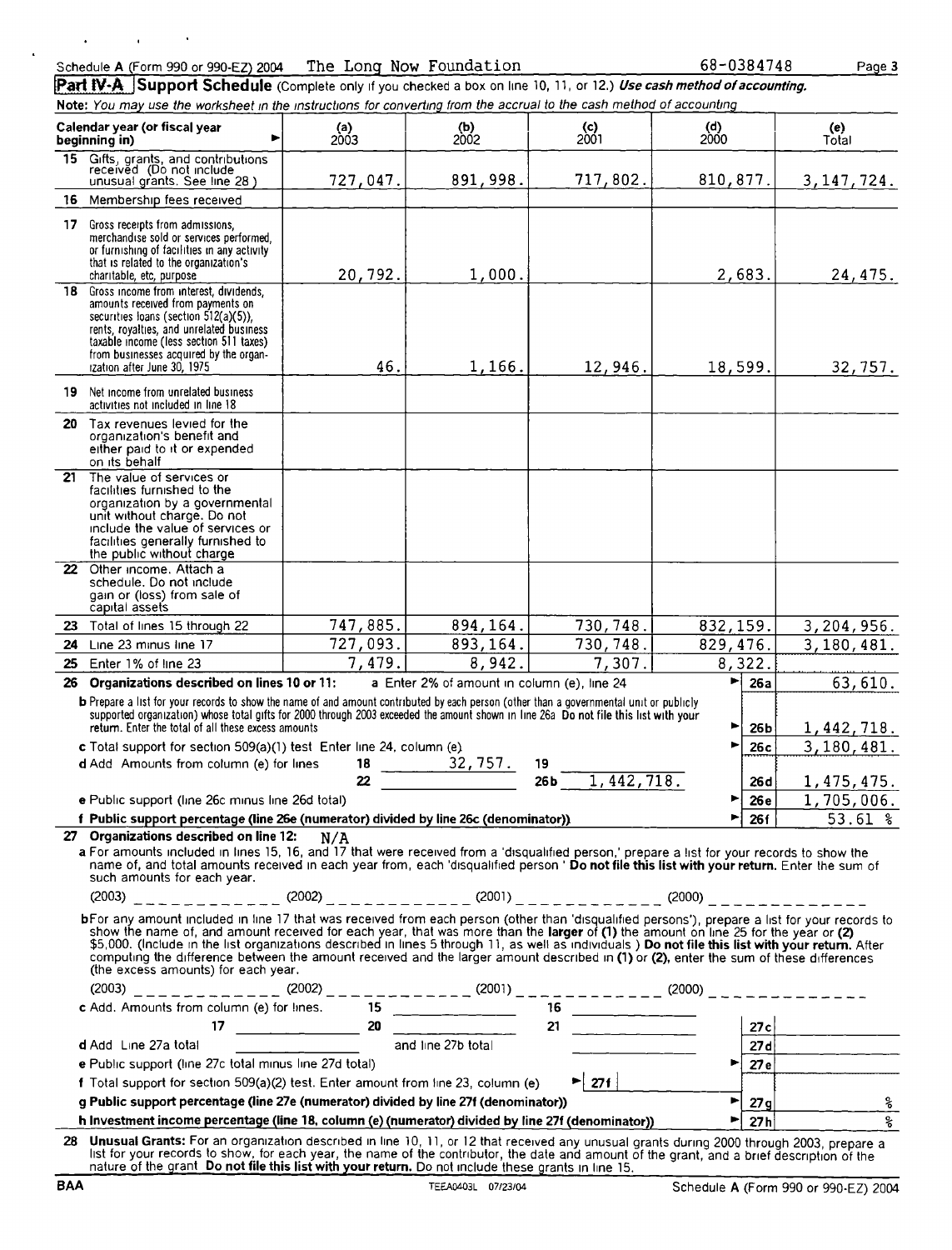|     | Schedule A (Form 990 or 990-EZ) 2004 The Long Now Foundation                                                                                                                                                                                                                                                                                                                                                                                | 68-0384748 |            | Page 4 |
|-----|---------------------------------------------------------------------------------------------------------------------------------------------------------------------------------------------------------------------------------------------------------------------------------------------------------------------------------------------------------------------------------------------------------------------------------------------|------------|------------|--------|
|     | Part V<br>Private School Questionnaire (See instructions)<br>(To be completed ONLY by schools that checked the box on line 6 in Part IV)                                                                                                                                                                                                                                                                                                    | N/A        |            |        |
|     |                                                                                                                                                                                                                                                                                                                                                                                                                                             |            | <b>Yes</b> | No     |
| 29. | Does the organization have a racially nondiscriminatory policy toward students by statement in its charter, bylaws,<br>other governing instrument, or in a resolution of its governing body?                                                                                                                                                                                                                                                | 29         |            |        |
| 30  | Does the organization include a statement of its racially nondiscriminatory policy toward students in all its brochures,<br>catalogues, and other written communications with the public dealing with student admissions, programs,<br>and scholarships?                                                                                                                                                                                    | 30         |            |        |
|     | 31 Has the organization publicized its racially nondiscriminatory policy through newspaper or broadcast media during<br>the period of solicitation for students, or during the registration period if it has no solicitation program, in a way that<br>makes the policy known to all parts of the general community it serves?<br>If 'Yes,' please describe, if 'No,' please explain. (If you need more space, attach a separate statement) | 31         |            |        |
|     | ______________________<br>---------------------------------                                                                                                                                                                                                                                                                                                                                                                                 |            |            |        |
| 32. | Does the organization maintain the following.                                                                                                                                                                                                                                                                                                                                                                                               |            |            |        |
|     | a Records indicating the racial composition of the student body, faculty, and administrative staff?                                                                                                                                                                                                                                                                                                                                         | 32a        |            |        |
|     | <b>b</b> Records documenting that scholarships and other financial assistance are awarded on a racially<br>nondiscriminatory basis?                                                                                                                                                                                                                                                                                                         | 32 b       |            |        |
|     | c Copies of all catalogues, brochures, announcements, and other written communications to the public dealing<br>with student admissions, programs, and scholarships?                                                                                                                                                                                                                                                                        | 32 c       |            |        |
|     | d Copies of all material used by the organization or on its behalf to solicit contributions?                                                                                                                                                                                                                                                                                                                                                | 32 d       |            |        |
|     | If you answered 'No' to any of the above, please explain (If you need more space, attach a separate statement)                                                                                                                                                                                                                                                                                                                              |            |            |        |
|     |                                                                                                                                                                                                                                                                                                                                                                                                                                             |            |            |        |
| 33  | Does the organization discriminate by race in any way with respect to                                                                                                                                                                                                                                                                                                                                                                       |            |            |        |
|     | a Students' rights or privileges?                                                                                                                                                                                                                                                                                                                                                                                                           | 33 a       |            |        |
|     | <b>b</b> Admissions policies?                                                                                                                                                                                                                                                                                                                                                                                                               | 33 b       |            |        |
|     | <b>c</b> Employment of faculty or administrative staff?                                                                                                                                                                                                                                                                                                                                                                                     | 33 c       |            |        |
|     | d Scholarships or other financial assistance?                                                                                                                                                                                                                                                                                                                                                                                               | 33 d       |            |        |
|     | e Educational policies?                                                                                                                                                                                                                                                                                                                                                                                                                     | 33 e       |            |        |
|     | f Use of facilities?                                                                                                                                                                                                                                                                                                                                                                                                                        | 33 f       |            |        |
|     | g Athletic programs?                                                                                                                                                                                                                                                                                                                                                                                                                        | 33 g       |            |        |
|     | h Other extracurricular activities?                                                                                                                                                                                                                                                                                                                                                                                                         | 33 h       |            |        |
|     | If you answered 'Yes' to any of the above, please explain (If you need more space, attach a separate statement)                                                                                                                                                                                                                                                                                                                             |            |            |        |
|     | ______________________________________                                                                                                                                                                                                                                                                                                                                                                                                      |            |            |        |
|     | 34a Does the organization receive any financial aid or assistance from a governmental agency?                                                                                                                                                                                                                                                                                                                                               | 34 a       |            |        |
|     | <b>b</b> Has the organization's right to such aid ever been revoked or suspended?                                                                                                                                                                                                                                                                                                                                                           | 34 b       |            |        |
|     | If you answered 'Yes' to either 34a or b, please explain using an attached statement                                                                                                                                                                                                                                                                                                                                                        |            |            |        |
| 35. | Does the organization certify that it has complied with the applicable requirements of sections 4.01 through 4.05 of Rev Proc 75-50, 1975-2 C.B 587, covering racial<br>nondiscrimination? If 'No,' attach an explanation.                                                                                                                                                                                                                  | 35         |            |        |

l,

 $\mathbf{r}$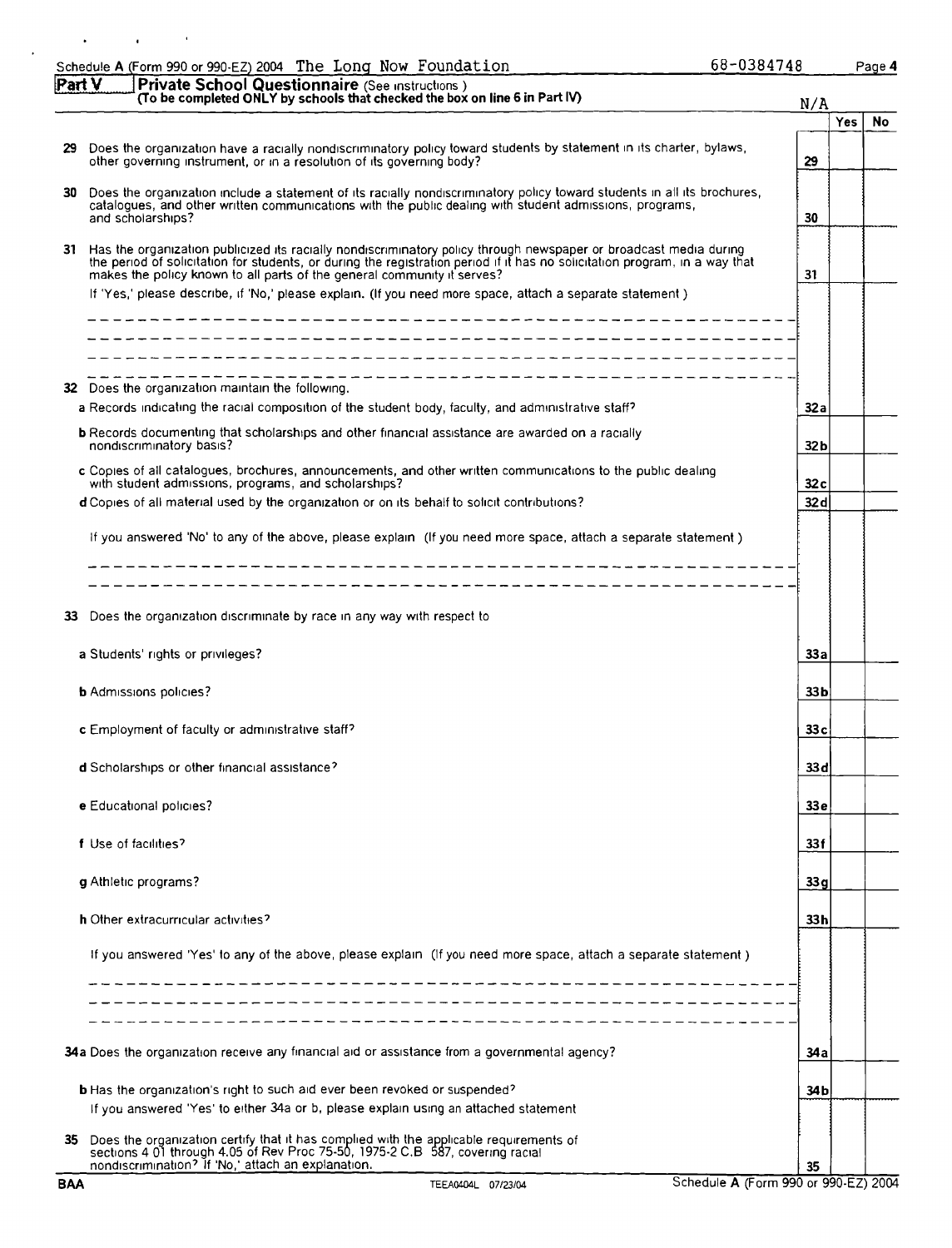[Part VI-A Lobbying Expenditures by Electing Public Charities (See instructions )

|                             |                                                                          | (To be completed ONLY by an eligible organization that filed Form 5768)               |                                                   |                             |   |    |                                                           | N/A                                                         |
|-----------------------------|--------------------------------------------------------------------------|---------------------------------------------------------------------------------------|---------------------------------------------------|-----------------------------|---|----|-----------------------------------------------------------|-------------------------------------------------------------|
| Check $\blacktriangleright$ | a                                                                        | if the organization belongs to an affiliated group                                    |                                                   | Check $\blacktriangleright$ | b |    | if you checked 'a' and 'limited control' provisions apply |                                                             |
|                             |                                                                          | (The term 'expenditures' means amounts paid or incurred)                              | <b>Limits on Lobbying Expenditures</b>            |                             |   |    | (a)<br>Affiliated group<br>totals                         | (b)<br>To be completed<br>for ALL electing<br>organizations |
| 36                          |                                                                          | Total lobbying expenditures to influence public opinion (grassroots lobbying)         |                                                   |                             |   | 36 |                                                           |                                                             |
| 37                          |                                                                          | Total lobbying expenditures to influence a legislative body (direct lobbying).        |                                                   |                             |   | 37 |                                                           |                                                             |
| 38                          |                                                                          | Total lobbying expenditures (add lines 36 and 37)                                     |                                                   |                             |   | 38 |                                                           |                                                             |
| 39                          |                                                                          | Other exempt purpose expenditures.                                                    |                                                   |                             |   | 39 |                                                           |                                                             |
| 40                          |                                                                          | Total exempt purpose expenditures (add lines 38 and 39)                               |                                                   |                             |   | 40 |                                                           |                                                             |
| 41                          |                                                                          | Lobbying nontaxable amount. Enter the amount from the following table $-$             |                                                   |                             |   |    |                                                           |                                                             |
|                             |                                                                          | If the amount on line 40 is $-$                                                       | The lobbying nontaxable amount is $-$             |                             |   |    |                                                           |                                                             |
|                             |                                                                          | Not over \$500,000.                                                                   | 20% of the amount on line 40                      |                             |   |    |                                                           |                                                             |
|                             |                                                                          | Over \$500,000 but not over \$1,000,000                                               | \$100,000 plus 15% of the excess over \$500,000   |                             |   |    |                                                           |                                                             |
|                             |                                                                          | Over \$1,000,000 but not over \$1,500,000                                             | \$175,000 plus 10% of the excess over \$1,000,000 |                             |   | 41 |                                                           |                                                             |
|                             |                                                                          | Over \$1,500,000 but not over \$17,000,000                                            | \$225,000 plus 5% of the excess over \$1,500,000  |                             |   |    |                                                           |                                                             |
|                             |                                                                          | Over \$17,000,000                                                                     | \$1,000,000                                       |                             |   |    |                                                           |                                                             |
| 42                          |                                                                          | Grassroots nontaxable amount (enter 25% of line 41)                                   |                                                   |                             |   | 42 |                                                           |                                                             |
| 43                          | Subtract line 42 from line 36. Enter -0- if line 42 is more than line 36 |                                                                                       |                                                   | 43                          |   |    |                                                           |                                                             |
| 44                          |                                                                          | Subtract line 41 from line 38 Enter -0- if line 41 is more than line 38               |                                                   |                             |   | 44 |                                                           |                                                             |
|                             |                                                                          | Caution: If there is an amount on either line 43 or line 44, you must file Form 4720. |                                                   |                             |   |    |                                                           |                                                             |

(Some organizations that made a section 501(h) election do not have to complete all of the five columns below. See the instructions for lines 45 through 50.)

|    |                                                                         | Lobbying Expenditures During 4 - Year Averaging Period |                                                                                                     |                                                                                                                |             |           |              |  |
|----|-------------------------------------------------------------------------|--------------------------------------------------------|-----------------------------------------------------------------------------------------------------|----------------------------------------------------------------------------------------------------------------|-------------|-----------|--------------|--|
|    | Calendar vear<br>(or fiscal year<br>beginning in) $\blacktriangleright$ | (a)<br>2004                                            | (b)<br>2003                                                                                         | (c)<br>2002                                                                                                    | (d)<br>2001 |           | (e)<br>Total |  |
| 45 | Lobbying nontaxable<br>amount                                           |                                                        |                                                                                                     |                                                                                                                |             |           |              |  |
| 46 | Lobbying ceiling amount<br>$(150\% \text{ of line } 45(e))$             |                                                        |                                                                                                     |                                                                                                                |             |           |              |  |
| 47 | Total lobbying<br>expenditures                                          |                                                        |                                                                                                     |                                                                                                                |             |           |              |  |
| 48 | Grassroots non-<br>taxable amount                                       |                                                        |                                                                                                     |                                                                                                                |             |           |              |  |
| 49 | Grassroots ceiling amount<br>(150% of line 48(e))                       |                                                        |                                                                                                     |                                                                                                                |             |           |              |  |
| 50 | Grassroots lobbying<br>expenditures                                     |                                                        |                                                                                                     |                                                                                                                |             |           |              |  |
|    | $Part VI-B$                                                             |                                                        | Lobbying Activity by Nonelecting Public Charities                                                   | (For reporting only by organizations that did not complete Part VI-A) (See instructions)                       |             |           | N/A          |  |
|    |                                                                         |                                                        | attempt to influence public opinion on a legislative matter or referendum, through the use of       | During the year, did the organization attempt to influence national, state or local legislation, including any | Yes         | <b>No</b> | Amount       |  |
|    | a Volunteers                                                            |                                                        |                                                                                                     |                                                                                                                |             |           |              |  |
|    | c Media advertisements                                                  |                                                        | <b>b</b> Paid staff or management (include compensation in expenses reported on lines c through h.) |                                                                                                                |             |           |              |  |
|    | d Mailings to members, legislators, or the public                       |                                                        |                                                                                                     |                                                                                                                |             |           |              |  |

e Publications, or published or broadcast statements f Grants to other organizations for lobbying purposes

g Direct contact with legislators, their staffs, government officials, or a legislative body

<sup>h</sup> Rallies, demonstrations, seminars, conventions, speeches, lectures, or any other means

i Total lobbying expenditures (add lines c through h.)

If 'Yes' to any of the above, also attach a statement giving a detailed description of the lobbying activities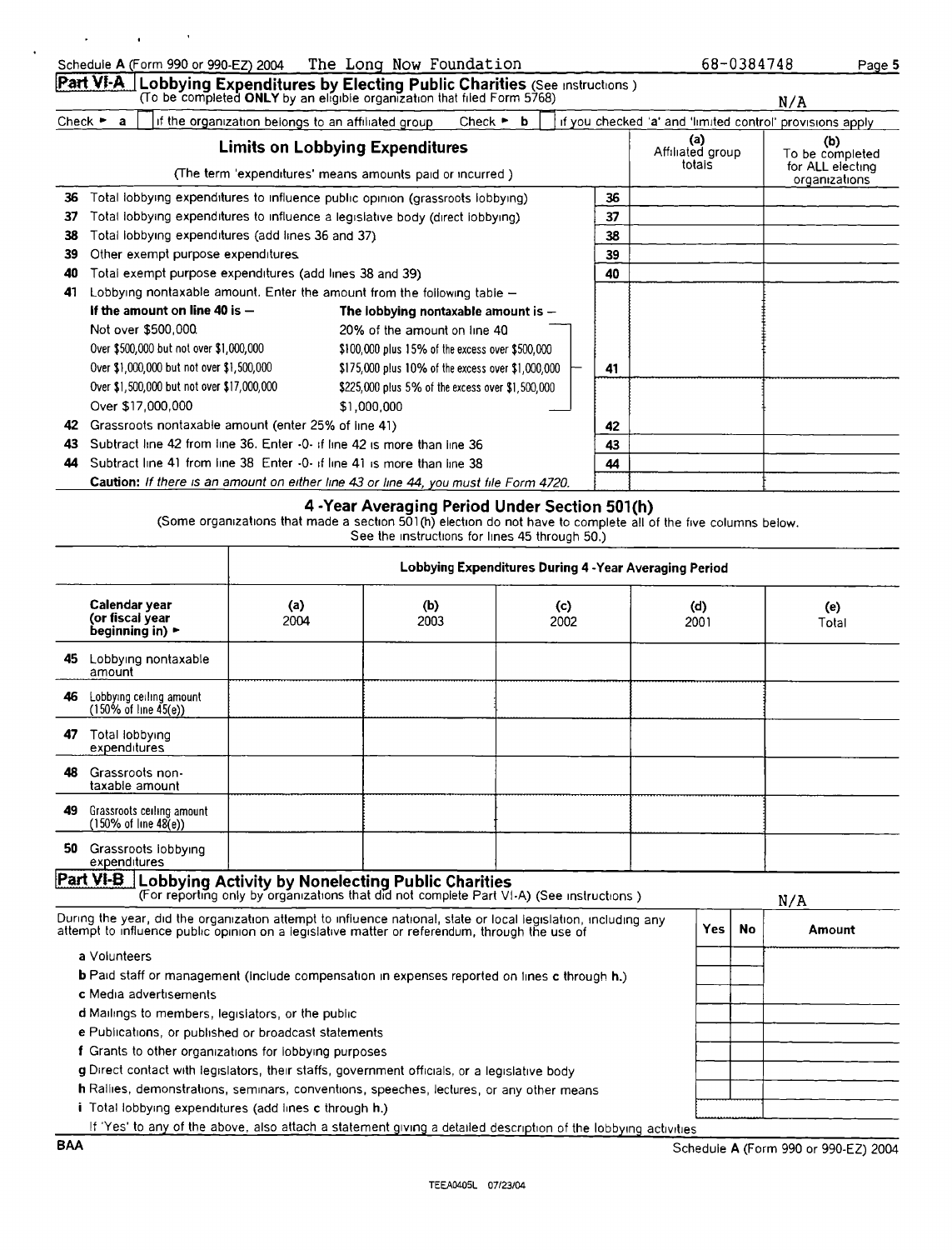#### **Part VII** Information Regarding Transfers To and Transactions and Relationships With Noncharitable **Exempt Organizations** (See Instructions)

of the reporting organization directly or indirectly engage in any of the following with any other organization described in section 501(c) of the Code (other than section 501(c)(3) organizations) or in section 527, relati

| a Transfers from the reporting organization to a noncharitable exempt organization of |                   | Yes. | No |
|---------------------------------------------------------------------------------------|-------------------|------|----|
| (i) Cash                                                                              | 51 a (i)          |      |    |
| (ii) Other assets                                                                     | a (ii)            |      |    |
| <b>b</b> Other transactions                                                           |                   |      |    |
| (i) Sales or exchanges of assets with a noncharitable exempt organization             | b (i)             |      | A  |
| (ii) Purchases of assets from a noncharitable exempt organization.                    | b (ii)            |      |    |
| (iii) Rental of facilities, equipment, or other assets.                               | b (iii)           |      |    |
| (iv) Reimbursement arrangements                                                       | $\mathbf{b}$ (iv) |      |    |
| (v) Loans or loan quarantees                                                          | b(v)              |      |    |
| (vi) Performance of services or membership or fundraising solicitations               | b (vi)            |      |    |
| c Sharing of facilities, equipment, mailing lists, other assets, or paid employees    |                   |      |    |

d if the answer to any of the above is 'Yes,' complete the following schedule Column (b) should always show the fair market value of<br>the goods, other assets, or services given by the reporting organization. If the organiza

| (a)<br>Line no. | (b)<br>Amount involved | (c)<br>Name of noncharitable exempt organization | (d)<br>Description of transfers, transactions, and sharing arrangements |
|-----------------|------------------------|--------------------------------------------------|-------------------------------------------------------------------------|
| N/A             |                        |                                                  |                                                                         |
|                 |                        |                                                  |                                                                         |
|                 |                        |                                                  |                                                                         |
|                 |                        |                                                  |                                                                         |
|                 |                        |                                                  |                                                                         |
|                 |                        |                                                  |                                                                         |
|                 |                        |                                                  |                                                                         |
|                 |                        |                                                  |                                                                         |
|                 |                        |                                                  |                                                                         |
|                 |                        |                                                  |                                                                         |
|                 |                        |                                                  |                                                                         |
|                 |                        |                                                  |                                                                         |
|                 |                        |                                                  |                                                                         |
|                 |                        |                                                  |                                                                         |

b if 'Yes,' complete the following schedule.

| (a)<br>Name of organization | (b)<br>Type of organization | (c)<br>Description of relationship |
|-----------------------------|-----------------------------|------------------------------------|
| N/A                         |                             |                                    |
|                             |                             |                                    |
|                             |                             |                                    |
|                             |                             |                                    |
|                             |                             |                                    |
|                             |                             |                                    |
|                             |                             |                                    |
|                             |                             |                                    |
|                             |                             |                                    |
|                             |                             |                                    |
|                             |                             |                                    |
|                             |                             |                                    |
|                             |                             |                                    |
|                             |                             |                                    |
|                             |                             |                                    |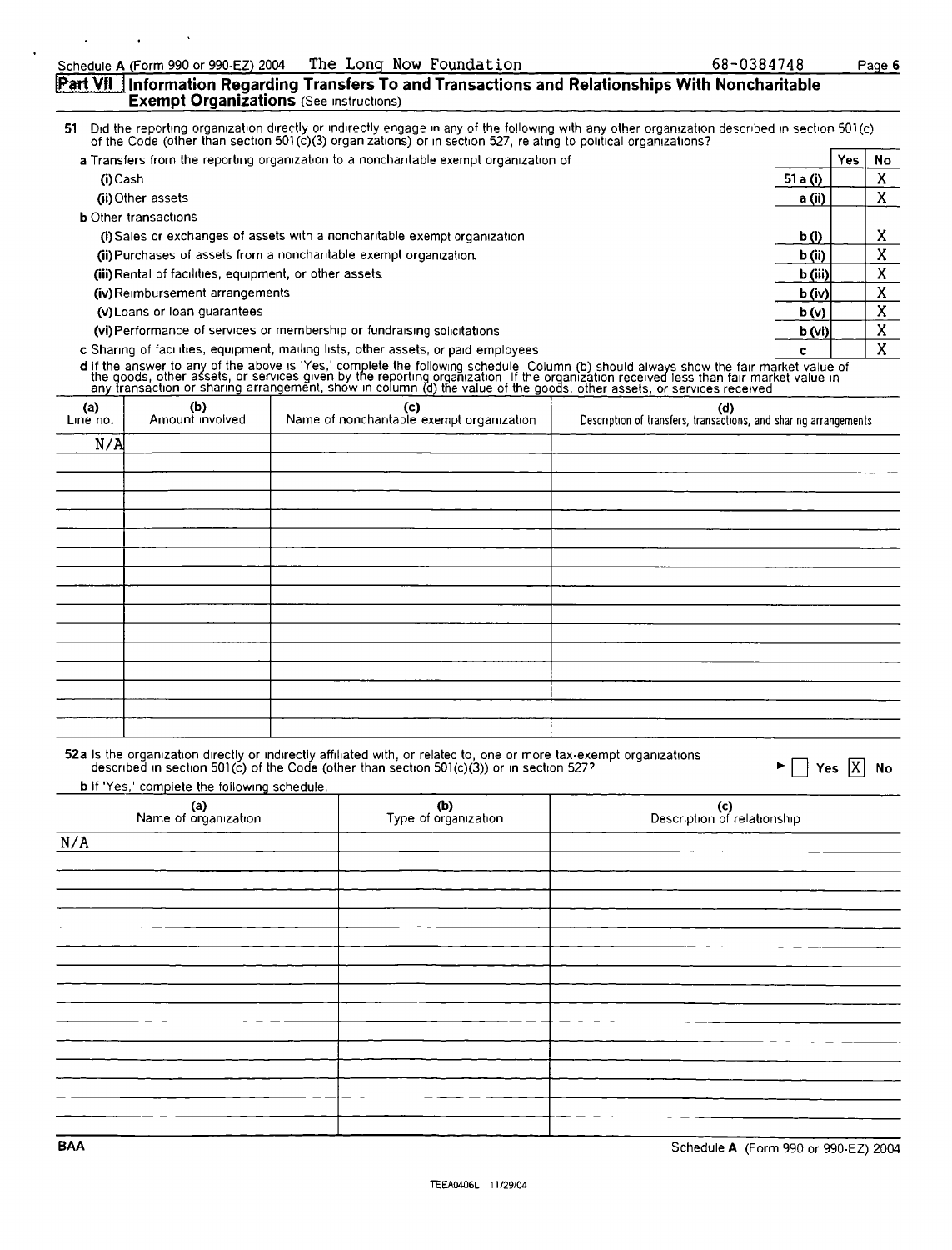|                            | Form 8868 (Rev 12-2004)                                                                                                                                                                                                        |                                  | Page 2                      |  |  |  |  |
|----------------------------|--------------------------------------------------------------------------------------------------------------------------------------------------------------------------------------------------------------------------------|----------------------------------|-----------------------------|--|--|--|--|
|                            | If you are filing for an Additional (not automatic) 3-Month Extension, complete only Part II and check this box                                                                                                                |                                  |                             |  |  |  |  |
|                            | Note. Only complete Part II if you have aiready been granted an automatic 3-month extension on a previously filed Form 8868                                                                                                    |                                  |                             |  |  |  |  |
|                            | . If you are filing for an Automatic 3-Month Extension, complete only Part I (on page 1)                                                                                                                                       |                                  |                             |  |  |  |  |
| <b>IRandi II</b>           | Additional (not automatic) 3-Month Extension of Time – Must File Original and One Copy.                                                                                                                                        |                                  |                             |  |  |  |  |
|                            | Name of Exempt Organization                                                                                                                                                                                                    | 图 Employer Identification number |                             |  |  |  |  |
| Type or                    |                                                                                                                                                                                                                                |                                  |                             |  |  |  |  |
| print                      | The Long Now Foundation                                                                                                                                                                                                        | 68-0384748                       |                             |  |  |  |  |
|                            | Number, street, and room or suite number. If a P O box, see instructions                                                                                                                                                       | For IRS use only                 |                             |  |  |  |  |
| File by the<br>extended    |                                                                                                                                                                                                                                |                                  |                             |  |  |  |  |
| due date for<br>filing the | P.O. Box 29462                                                                                                                                                                                                                 |                                  |                             |  |  |  |  |
| return See<br>instructions | City, town or post office, state, and ZIP code For a foreign address, see instructions                                                                                                                                         |                                  |                             |  |  |  |  |
|                            | San Francisco, CA 94129                                                                                                                                                                                                        |                                  |                             |  |  |  |  |
|                            | Check type of return to be filed (File a separate application for each return)                                                                                                                                                 |                                  |                             |  |  |  |  |
| XForm 990                  | Form 990-T (section 401(a) or 408(a) trust)                                                                                                                                                                                    | Form 5227                        |                             |  |  |  |  |
| Form 990-BL                | Form 990-T (trust other than above)                                                                                                                                                                                            | Form 6069                        |                             |  |  |  |  |
| Form 990-EZ                | Form 1041-A                                                                                                                                                                                                                    | Form 8870                        |                             |  |  |  |  |
| Form 990-PF                | Form 4720                                                                                                                                                                                                                      |                                  |                             |  |  |  |  |
|                            | STOP: Do not complete Part II if you were not already granted an automatic 3-month extension on a previously filed Form 8868.                                                                                                  |                                  |                             |  |  |  |  |
|                            | The books are in care of $\blacktriangleright$ Alexander Rose                                                                                                                                                                  |                                  |                             |  |  |  |  |
|                            | Telephone No ► (415) 561-6582<br>FAX No                                                                                                                                                                                        |                                  |                             |  |  |  |  |
|                            | • If the organization does not have an office or place of business in the United States, check this box                                                                                                                        |                                  |                             |  |  |  |  |
|                            | If this is for a Group Return, enter the organizations four digit Group Exemption Number (GEN)                                                                                                                                 |                                  | If this is for the          |  |  |  |  |
|                            | If it is <b>part</b> of the group, check this box $\bullet$   and attach a list with the names and EINs of all<br>whole group, check this box<br>$\blacktriangleright$ $\downarrow$ $\downarrow$                               |                                  |                             |  |  |  |  |
|                            | members the extension is for                                                                                                                                                                                                   |                                  |                             |  |  |  |  |
|                            | 4 I request an additional 3-month extension of time until $11/15$ _ _ _ _ _ _ _ _ 20 _ 05                                                                                                                                      |                                  |                             |  |  |  |  |
| 5.                         | For calendar year $\left[2004\right]$ , or other tax year beginning<br>$------$ , 20 <sub>, 1</sub> , and ending                                                                                                               |                                  |                             |  |  |  |  |
|                            | Initial return<br>Final return<br>If this tax year is for less than 12 months, check reason                                                                                                                                    |                                  | Change in accounting period |  |  |  |  |
|                            |                                                                                                                                                                                                                                |                                  |                             |  |  |  |  |
|                            | The organization requires additional time to gather the<br>7 State in detail why you need the extension                                                                                                                        |                                  |                             |  |  |  |  |
|                            | information necessary to file a complete and accurate return.                                                                                                                                                                  |                                  |                             |  |  |  |  |
|                            | 8a If this application is for Form 990-BL, 990-PF, 990-T, 4720, or 6069, enter the tentative tax, less any                                                                                                                     |                                  |                             |  |  |  |  |
|                            | nonrefundable credits See instructions                                                                                                                                                                                         | \$                               |                             |  |  |  |  |
|                            | <b>b</b> If this application is for Form 990-PF, 990-T, 4720, or 6069, enter any refundable credits and estimated tax                                                                                                          |                                  |                             |  |  |  |  |
|                            | payments made. Include any prior year overpayment allowed as a credit and any amount paid previously with<br>Form 8868                                                                                                         | Ś                                |                             |  |  |  |  |
|                            | c Balance Due. Subtract line 8b from line 8a Include your payment with this form, or, if reguired, deposit with                                                                                                                |                                  |                             |  |  |  |  |
|                            | FTD coupon or, if required, by using EFTPS (Electronic Federal Tax Payment System). See instructions                                                                                                                           |                                  |                             |  |  |  |  |
|                            | Signature and Verification                                                                                                                                                                                                     |                                  |                             |  |  |  |  |
|                            | Under penalties of perjury, I declare that I have examined this form, including accompanying schedules and statements, and to the best of my knowledge and belief, it is true, correct, and complete, and that I am authorized |                                  |                             |  |  |  |  |
|                            |                                                                                                                                                                                                                                |                                  |                             |  |  |  |  |
| Signature                  | <u>Wegguld Title - CPA</u>                                                                                                                                                                                                     | Date $\blacktriangleright$       | RIDIC                       |  |  |  |  |
|                            | Notice to Applicant - To be Completed by the IRS                                                                                                                                                                               |                                  |                             |  |  |  |  |
|                            | We have approved this application. Please attach this form to the organization's return                                                                                                                                        |                                  |                             |  |  |  |  |
|                            |                                                                                                                                                                                                                                |                                  |                             |  |  |  |  |
|                            | We have not approved this application However, we have granted a 10-day grace period from the later of the date shown below or the date of the date shown below or the date of the organization's return (including any prior  |                                  |                             |  |  |  |  |
|                            | elections otherwise required to be made on a timely filed return. Please attach this form to the organization's return                                                                                                         |                                  |                             |  |  |  |  |
|                            | We have not approved this application. After considering the reasons stated in item 7, we cannot grant your request for an extension of                                                                                        |                                  |                             |  |  |  |  |
|                            | time to file. We are not granting a 10-day grace period                                                                                                                                                                        |                                  |                             |  |  |  |  |
|                            | We cannot consider this application because it was filed after the extended due date of the return for which an extension was requested                                                                                        |                                  |                             |  |  |  |  |
| Other                      | -----------------------------                                                                                                                                                                                                  |                                  |                             |  |  |  |  |
|                            | By                                                                                                                                                                                                                             |                                  |                             |  |  |  |  |
| Director                   | $\sim 10^{-11}$                                                                                                                                                                                                                | Date                             |                             |  |  |  |  |
|                            | Alternate Mailing Address - Enter the address if you want the copy of this application for an additional 3-month extension returned to an                                                                                      |                                  |                             |  |  |  |  |
|                            | address different than the one entered above<br><b>Name</b>                                                                                                                                                                    |                                  |                             |  |  |  |  |
|                            |                                                                                                                                                                                                                                |                                  |                             |  |  |  |  |
|                            | Fontanello, Duffield & Otake, LLP<br><b>r</b> ONTANC110, DUIT1C1d & OTAKE, LLP<br>Number and street (include suite, room, or apartment number) or a PO box number                                                              |                                  |                             |  |  |  |  |
| Type or<br>print           |                                                                                                                                                                                                                                |                                  |                             |  |  |  |  |
|                            | 44 Montgomery Street, Suite 2019<br>City or town, province or state, and country (including postal or ZIP code)                                                                                                                |                                  |                             |  |  |  |  |
|                            |                                                                                                                                                                                                                                |                                  |                             |  |  |  |  |
|                            | San Francisco, CA 94104                                                                                                                                                                                                        |                                  |                             |  |  |  |  |
| BAA                        | FIFZ0502L 01/04/05                                                                                                                                                                                                             |                                  | Form 8868 (Rev 12-2004)     |  |  |  |  |

 $\mathcal{L}(\mathbf{x})$  and  $\mathcal{L}(\mathbf{x})$  and  $\mathcal{L}(\mathbf{x})$ 

 $\sim$   $\lambda$ 

 $\hat{\mathbf{v}}$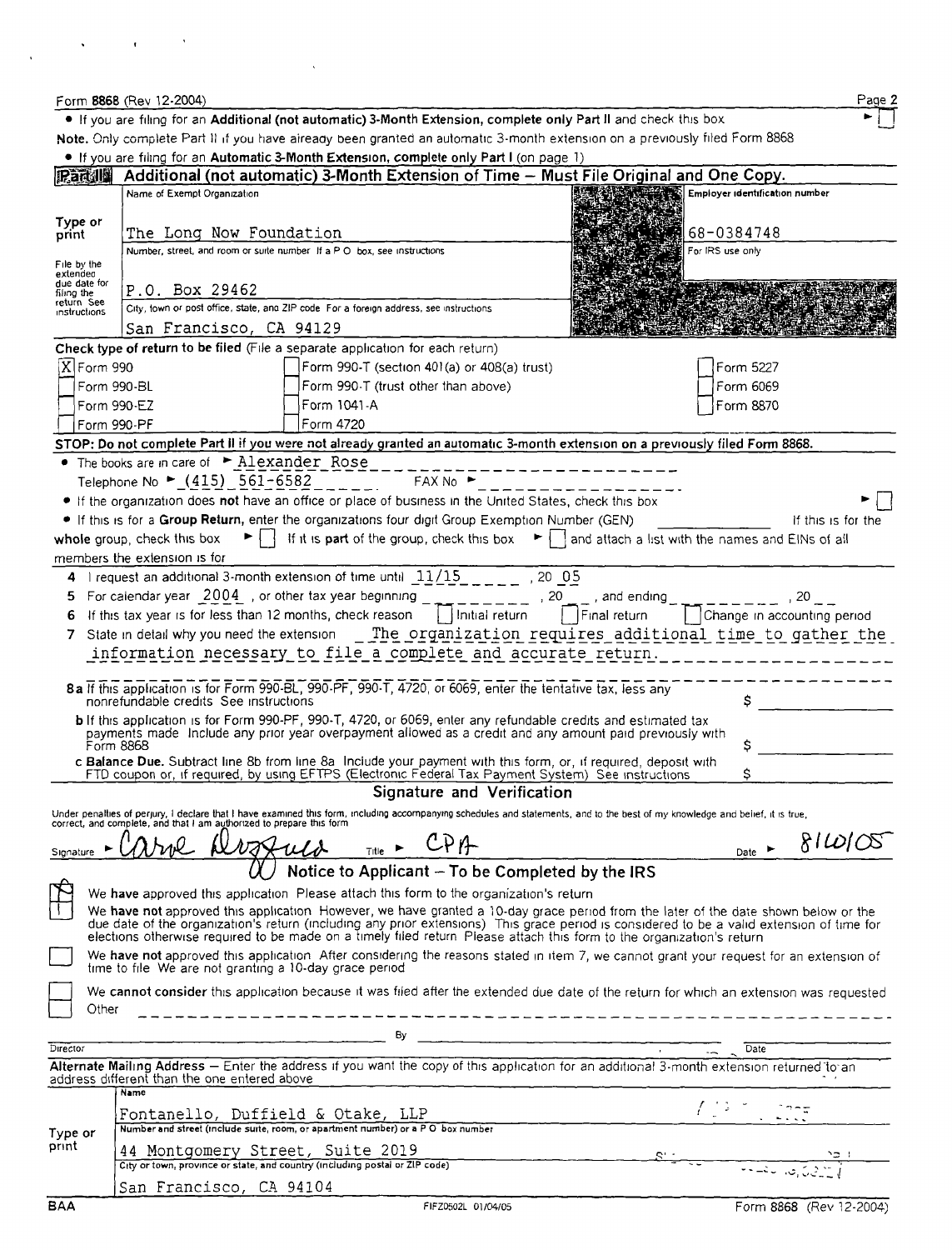| Form 8868<br>(Rev December 2004)                       |                                         |                                                                                                                                                                                                                                                                                                                                                                                        | Application for Extension of Time to File an<br><b>Exempt Organization Return</b>  |                        | OMB No 1545 1709                |                             |
|--------------------------------------------------------|-----------------------------------------|----------------------------------------------------------------------------------------------------------------------------------------------------------------------------------------------------------------------------------------------------------------------------------------------------------------------------------------------------------------------------------------|------------------------------------------------------------------------------------|------------------------|---------------------------------|-----------------------------|
| Department of the Treasury<br>Internal Revenue Service |                                         |                                                                                                                                                                                                                                                                                                                                                                                        | File a separate application for each return                                        |                        |                                 |                             |
|                                                        |                                         | If you are filing for an Automatic 3-Month Extension, complete only Part I and check this box                                                                                                                                                                                                                                                                                          |                                                                                    |                        |                                 | $\blacktriangleright$ $ X $ |
|                                                        |                                         | If you are filing for an Additional (not automatic) 3-Month Extension, complete only Part II (on page 2 of this form)                                                                                                                                                                                                                                                                  |                                                                                    |                        |                                 |                             |
|                                                        |                                         | Do not complete Part II unless you have already been granted an automatic 3-month extension on a previously filed Form 8868                                                                                                                                                                                                                                                            |                                                                                    |                        |                                 |                             |
|                                                        |                                         | <b>Part   Automatic 3-Month Extension of Time –</b> Only submit original (no copies needed)                                                                                                                                                                                                                                                                                            |                                                                                    |                        |                                 |                             |
|                                                        |                                         | Form 990-T corporations requesting an automatic 6-month extension - check this box and complete Part I only                                                                                                                                                                                                                                                                            |                                                                                    |                        |                                 |                             |
|                                                        |                                         | All other corporations (including Form 990-C filers) must use Form 7004 to request an extension of time to file income tax returns<br>Partnerships, REMICs and trusts must use Form 8736 to request an extension of time to file Form 1065, 1066, or 1041                                                                                                                              |                                                                                    |                        |                                 |                             |
|                                                        | form, visit www irs.gov/efile           | Electronic Filing (e-file). Form 8868 can be filed electronically if you want a 3-month automatic extension of time to file one of the returns noted<br>below (6-months for corporate Form 990-T filers). However, you cannot file it electronically if you want the additional (not automatic) 3-month extension, instead you must submit the fully completed signed page 2 (Part II) |                                                                                    |                        |                                 |                             |
|                                                        | Name of Exempt Organization             |                                                                                                                                                                                                                                                                                                                                                                                        |                                                                                    |                        | Employer identification number  |                             |
| Type or<br>print                                       |                                         |                                                                                                                                                                                                                                                                                                                                                                                        |                                                                                    |                        |                                 |                             |
| File by the                                            |                                         | The Long Now Foundation                                                                                                                                                                                                                                                                                                                                                                |                                                                                    |                        | 68-0384748                      |                             |
| due date for<br>filing your                            |                                         | Number, street, and room or suite number If a P O box, see instructions                                                                                                                                                                                                                                                                                                                |                                                                                    |                        |                                 |                             |
| return See                                             | P.O. Box 29462                          | City, town or post office For a foreign address, see instructions                                                                                                                                                                                                                                                                                                                      |                                                                                    |                        | ZIP code<br>state               |                             |
| instructions                                           |                                         |                                                                                                                                                                                                                                                                                                                                                                                        |                                                                                    |                        |                                 |                             |
|                                                        |                                         | San Francisco, CA 94129                                                                                                                                                                                                                                                                                                                                                                |                                                                                    |                        |                                 |                             |
|                                                        |                                         | Check type of return to be filed (file a separate application for each return)                                                                                                                                                                                                                                                                                                         |                                                                                    |                        |                                 |                             |
| $\overline{X}$ Form 990                                |                                         |                                                                                                                                                                                                                                                                                                                                                                                        | Form 990-T (corporation)                                                           | Form 4720              |                                 |                             |
| Form 990-BL<br>Form 990-EZ                             |                                         |                                                                                                                                                                                                                                                                                                                                                                                        | Form 990-T (section 401(a) or 408(a) trust)<br>Form 990-T (trust other than above) | Form 5227<br>Form 6069 |                                 |                             |
| Form 990-PF                                            |                                         | Form 1041-A                                                                                                                                                                                                                                                                                                                                                                            |                                                                                    | Form 8870              |                                 |                             |
|                                                        |                                         |                                                                                                                                                                                                                                                                                                                                                                                        |                                                                                    |                        |                                 |                             |
|                                                        |                                         | The books are in the care of P Alexander Rose                                                                                                                                                                                                                                                                                                                                          |                                                                                    |                        |                                 |                             |
|                                                        |                                         | Telephone No ► $(415)$ 561-6582                                                                                                                                                                                                                                                                                                                                                        | FAX No ▶                                                                           |                        |                                 |                             |
|                                                        |                                         | If the organization does not have an office or place of business in the United States, check this box                                                                                                                                                                                                                                                                                  |                                                                                    |                        |                                 |                             |
|                                                        |                                         | If this is for a Group Return, enter the organization's four digit Group Exemption Number (GEN)                                                                                                                                                                                                                                                                                        |                                                                                    |                        | If this is for the whole group, |                             |
| check this box                                         |                                         | If it is for part of the group, check this box $\blacktriangleright$   and attach a list with the names and EINs of all members                                                                                                                                                                                                                                                        |                                                                                    |                        |                                 |                             |
|                                                        | the extension will cover                |                                                                                                                                                                                                                                                                                                                                                                                        |                                                                                    |                        |                                 |                             |
|                                                        |                                         | 1 I request an automatic 3-month (6-months for a Form 990-T corporation) extension of time until $8/15$ = $\ldots$ , 20 05,                                                                                                                                                                                                                                                            |                                                                                    |                        |                                 |                             |
|                                                        |                                         | to file the exempt organization return for the organization named above The extension is for the organization's return for                                                                                                                                                                                                                                                             |                                                                                    |                        |                                 |                             |
|                                                        | $[X]$ calendar year 20 $0.04$ or        |                                                                                                                                                                                                                                                                                                                                                                                        |                                                                                    |                        |                                 |                             |
|                                                        |                                         |                                                                                                                                                                                                                                                                                                                                                                                        |                                                                                    |                        |                                 |                             |
| 2                                                      |                                         |                                                                                                                                                                                                                                                                                                                                                                                        |                                                                                    |                        | Change in accounting period     |                             |
|                                                        | nonrefundable credits. See instructions | 3a if this application is for Form 990-BL, 990-PF, 990-T, 4720, or 6069, enter the tentative tax, less any                                                                                                                                                                                                                                                                             |                                                                                    |                        |                                 | $0$ .                       |
|                                                        |                                         | <b>b</b> If this application is for Form 990-PF or 990-T, enter any refundable credits and estimated tax payments made.<br>Include any prior year overpayment allowed as a credit                                                                                                                                                                                                      |                                                                                    |                        |                                 | 0.                          |
|                                                        |                                         | c Balance Due. Subtract line 3b from line 3a Include your payment with this form, or, if required, deposit with FTD<br>coupon or, if required, by using EFTPS (Electronic Federal Tax Payment System) See instructions                                                                                                                                                                 |                                                                                    |                        |                                 | 0.                          |
| payment instructions                                   |                                         | Caution, If you are going to make an electronic fund withdrawal with this Form 8868, see Form 8453-EO and Form 8879-EO for                                                                                                                                                                                                                                                             |                                                                                    |                        |                                 |                             |
|                                                        |                                         | BAA For Privacy Act and Paperwork Reduction Act Notice, see instructions.                                                                                                                                                                                                                                                                                                              |                                                                                    |                        | Form 8868 (Rev 12-2004)         |                             |

 $\sim 10$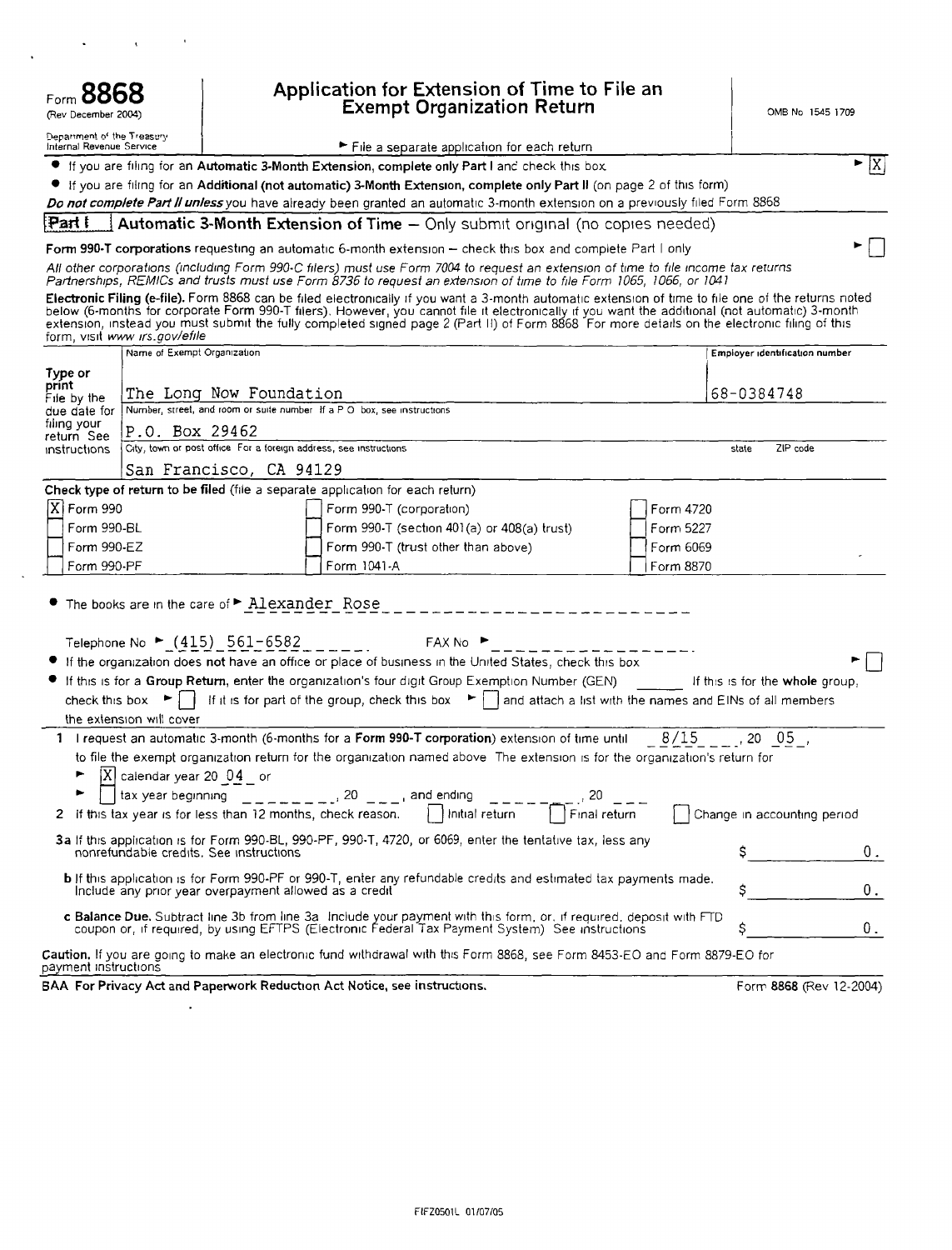| 2004                                                                                                                                                                                                                                     | <b>Federal Statements</b>                                                                                                                                                                                                                                     | Page 1                                                        |
|------------------------------------------------------------------------------------------------------------------------------------------------------------------------------------------------------------------------------------------|---------------------------------------------------------------------------------------------------------------------------------------------------------------------------------------------------------------------------------------------------------------|---------------------------------------------------------------|
|                                                                                                                                                                                                                                          | The Long Now Foundation                                                                                                                                                                                                                                       | 68-0384748                                                    |
| <b>Statement 1</b><br>Form 990, Part I, Line 8<br><b>Net Gain (Loss) from Noninventory Sales</b><br>Publicly Traded Securities                                                                                                           |                                                                                                                                                                                                                                                               |                                                               |
| Gross Sales Price:<br>Cost or Other Basis:                                                                                                                                                                                               | 86, 922.<br>87,725.                                                                                                                                                                                                                                           |                                                               |
|                                                                                                                                                                                                                                          | Total Gain (Loss) Publicly Traded Securities $\overline{s}$                                                                                                                                                                                                   | $-803.$                                                       |
|                                                                                                                                                                                                                                          | Total Net Gain (Loss) From Noninventory Sales \$                                                                                                                                                                                                              | $-803.$                                                       |
|                                                                                                                                                                                                                                          |                                                                                                                                                                                                                                                               |                                                               |
| <b>Statement 2</b><br>Form 990, Part I, Line 10<br><b>Gross Profit (Loss) From Sales Of Inventory</b><br>CDs and Other Merchandise                                                                                                       |                                                                                                                                                                                                                                                               | 13,850.<br>\$.                                                |
| Gross Sales<br>Less Returns & Allowances<br>Net Sales<br>Less Cost Of Goods Sold<br>Gross Profit From Sales Of Inventory                                                                                                                 |                                                                                                                                                                                                                                                               | इ<br>13,850.<br><u>0.</u><br>Ś<br>13,850.<br>4,956.<br>8,894. |
| <b>Statement 3</b><br>Form 990, Part I, Line 20<br><b>Other Changes in Net Assets or Fund Balances</b><br>Book to Tax Difference<br>Elimination Intercompany Account<br>FMV Adjustment of Investments                                    | Total \$                                                                                                                                                                                                                                                      | \$.<br>$-14,000.$<br>-3,042.<br>315.<br>$-16, 727$            |
| <b>Statement 4</b><br>Form 990, Part II, Line 43<br><b>Other Expenses</b>                                                                                                                                                                |                                                                                                                                                                                                                                                               |                                                               |
|                                                                                                                                                                                                                                          | (A)<br>(B)<br>(C)<br>Program<br>Management<br><u>Total</u><br><u>Services</u><br>& General                                                                                                                                                                    | (D)<br>Fundraising                                            |
| Auto Expenses<br>Bank Charges<br>Bookkeeping Services<br>Computer Equipment<br>Computer Services<br>Consulting Fees<br>Insurance<br>Merchant Charges<br>Miscellaneous<br>Office Expenses<br>Payroll Processing Fees<br>Real Estate Taxes | 976.<br>207.<br>207.<br>76.<br>2,400.<br>2,400.<br>5,199.<br>5,199.<br>7,292.<br>3,517.<br>3,672.<br>200, 322.<br>175,389.<br>24,933.<br>4,538.<br>4,538.<br>767.<br>1,067.<br>155.<br>402.<br>8,421.<br>3,723.<br>4,698.<br>2,697.<br>2,697.<br>221.<br>221. | 769.<br>131.<br>103.<br>300.<br>63.<br>184.                   |

 $\bullet$ 

 $\ddot{\phantom{a}}$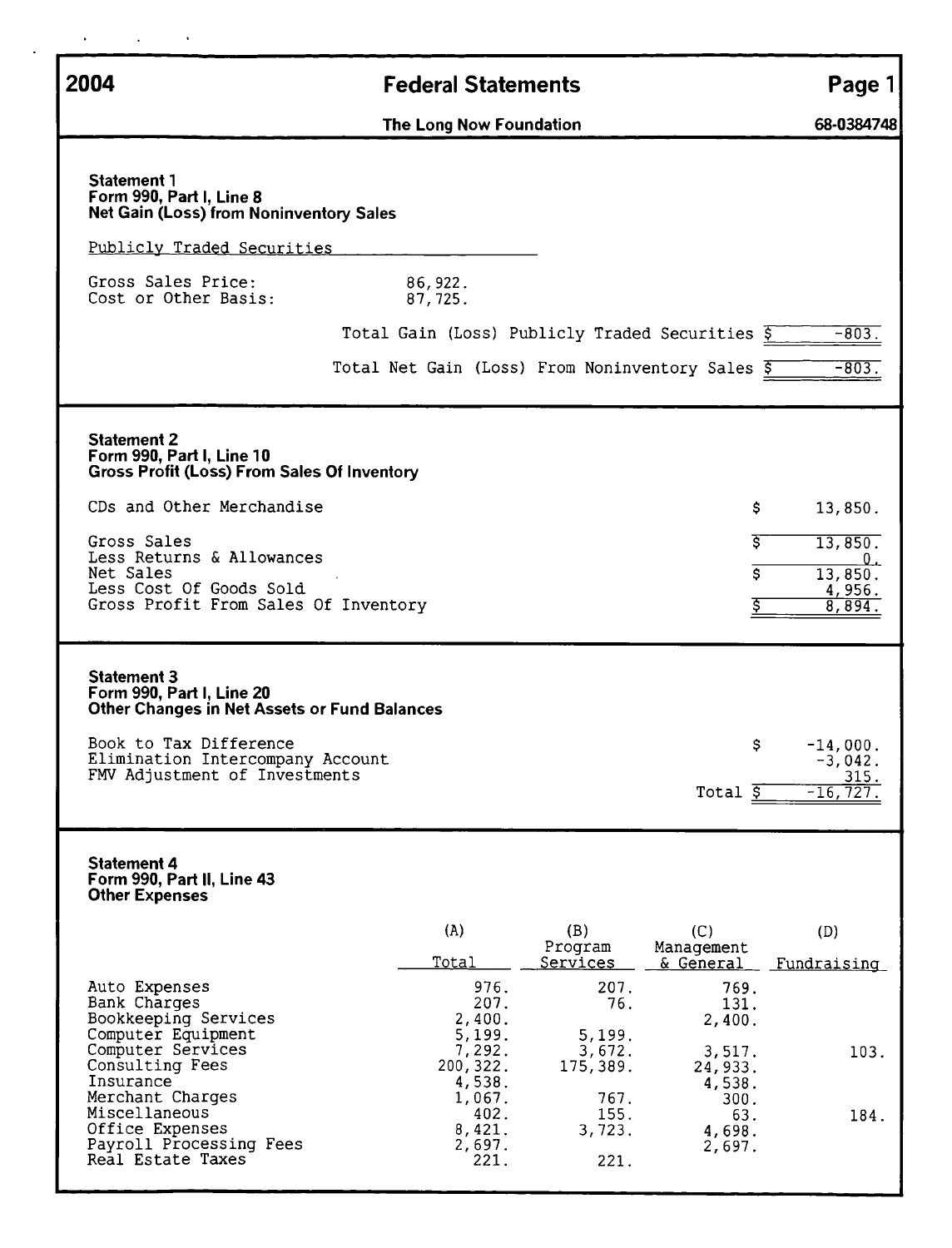| 2004<br><b>Federal Statements</b>                                                                                                                                      |                                                                                                                                                                                        |                                                                                          |  |  |  |  |  |
|------------------------------------------------------------------------------------------------------------------------------------------------------------------------|----------------------------------------------------------------------------------------------------------------------------------------------------------------------------------------|------------------------------------------------------------------------------------------|--|--|--|--|--|
|                                                                                                                                                                        | The Long Now Foundation                                                                                                                                                                | 68-0384748                                                                               |  |  |  |  |  |
| <b>Statement 4 (continued)</b><br>Form 990, Part II, Line 43<br><b>Other Expenses</b>                                                                                  |                                                                                                                                                                                        |                                                                                          |  |  |  |  |  |
| Subcontractors                                                                                                                                                         | (A)<br>(B)<br>Program<br>Total<br>Services<br>25,487.<br>25,487.<br>Total $\overline{S}$<br>259, 229.5<br>$214,896.$ \$                                                                | (C)<br>(D)<br>Management<br>& General<br>Fundraising<br>$44,046.$ $\overline{5}$<br>287. |  |  |  |  |  |
| <b>Statement 5</b><br>Form 990, Part III<br><b>Organization's Primary Exempt Purpose</b><br>To foster long-term perspective and responsibility.                        |                                                                                                                                                                                        |                                                                                          |  |  |  |  |  |
| Statement 6<br>Form 990, Part III, Line a<br><b>Statement of Program Service Accomplishments</b>                                                                       |                                                                                                                                                                                        |                                                                                          |  |  |  |  |  |
|                                                                                                                                                                        | Description                                                                                                                                                                            | Program<br>Grants and<br>Service<br>Allocations<br>Expenses                              |  |  |  |  |  |
| comes out every millenium.                                                                                                                                             | 10,000 Year Clock: Designing and constructing a mechanical<br>clock powered by seasonal temperature changes; a clock which<br>ticks once a year, bongs once a century and whose cuckoo | 183, 235.                                                                                |  |  |  |  |  |
| The Rosetta Project: A global collaboration of language<br>specialists and native speakers working to develop a<br>contemporary version of the historic Rosetta Stone. | 344, 207.                                                                                                                                                                              |                                                                                          |  |  |  |  |  |
| Nevada which uses five digit dates to solve the<br>approximately 800 years.                                                                                            | Weather Station: Constructing a weather station in eastern<br>deca-millennium bug which will come into effect in                                                                       | 585.                                                                                     |  |  |  |  |  |
| thinking.                                                                                                                                                              | Seminars: Hosting monthly seminar series on long-term                                                                                                                                  | 33,450.                                                                                  |  |  |  |  |  |
| timeline tool.                                                                                                                                                         | Timeline Software Project: Creating an open source long-term                                                                                                                           | 1,809.                                                                                   |  |  |  |  |  |
|                                                                                                                                                                        |                                                                                                                                                                                        | 0. s<br>563,286.                                                                         |  |  |  |  |  |
|                                                                                                                                                                        |                                                                                                                                                                                        |                                                                                          |  |  |  |  |  |
|                                                                                                                                                                        |                                                                                                                                                                                        |                                                                                          |  |  |  |  |  |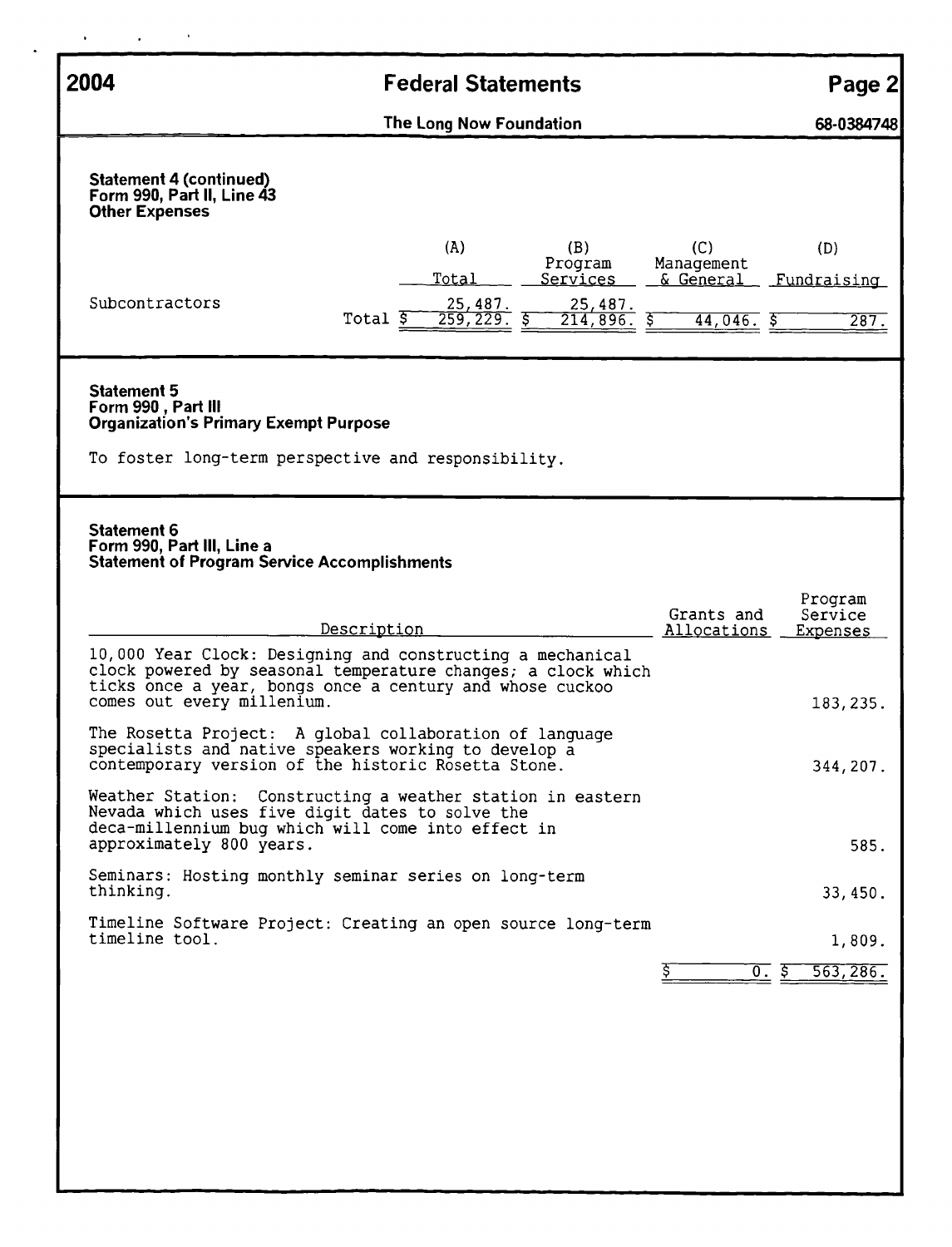| 2004                                                                                         | <b>Federal Statements</b>                                             | Page 3                                                           |  |
|----------------------------------------------------------------------------------------------|-----------------------------------------------------------------------|------------------------------------------------------------------|--|
|                                                                                              | The Long Now Foundation                                               | 68-0384748                                                       |  |
| Statement 7<br>Form 990, Part IV, Line 54<br><b>Investments - Securities</b>                 |                                                                       |                                                                  |  |
| Corporate Stocks                                                                             | Valuation<br>Method                                                   | Amount                                                           |  |
| CNET Network - 995 Shares<br>Apple - 174 Shares                                              | Market Value<br>Market Value                                          | S.<br>11, 174.<br>11,206.                                        |  |
|                                                                                              | Total 5<br>Total Investments - Securities $\overline{S}$              | 22,380.<br>22, 380.                                              |  |
| Statement 8<br>Form 990, Part IV, Line 57                                                    |                                                                       |                                                                  |  |
| Land, Buildings, and Equipment<br>Category                                                   | Accum.<br><b>Basis</b><br>Deprec.                                     | Book<br>Value                                                    |  |
| Land                                                                                         | 135,800.<br>Total $\overline{\xi}$<br>135,800.<br>Š                   | 135,800.<br>Ŝ<br>$\overline{0}$ .<br>135,800.                    |  |
| Statement 9<br>Form 990, Part IV, Line 58<br><b>Other Assets</b>                             |                                                                       |                                                                  |  |
| Deposit                                                                                      | $\begin{array}{c}\n 5 \\ \text{Total} \\ \underline{5}\n \end{array}$ | 25,000.<br>25,000.                                               |  |
| Statement 10<br>Form 990, Part V<br>List of Officers, Directors, Trustees, and Key Employees |                                                                       |                                                                  |  |
| Name and Address                                                                             | Title and<br>Average Hours<br>$Compen-$<br>Per Week Devoted<br>sation | Contri-<br>Expense<br>bution to<br>Account/<br>EBP & DC<br>Other |  |
| Alexander Rose<br>PO Box 29462<br>San Francisco, CA 94129                                    | $86,737.$ \$<br>Executive Direc. $\star$ \$<br>Full-Time              | 0.<br>$5,729.$ \$                                                |  |
| Stewart Brand<br>PO Box 29462<br>San Francisco, CA 94129                                     | Co-Chairman<br>6,250.<br>$\star$<br>Part-Time                         | 231.<br>0.                                                       |  |
| W. Daniel Hillis<br>PO Box 29462<br>San Francisco, CA 94129                                  | Co-Chairman<br>0.<br>Part-Time                                        | 0.<br>0.                                                         |  |
| * Compensation as key employee,<br>not as Board Member.                                      |                                                                       |                                                                  |  |